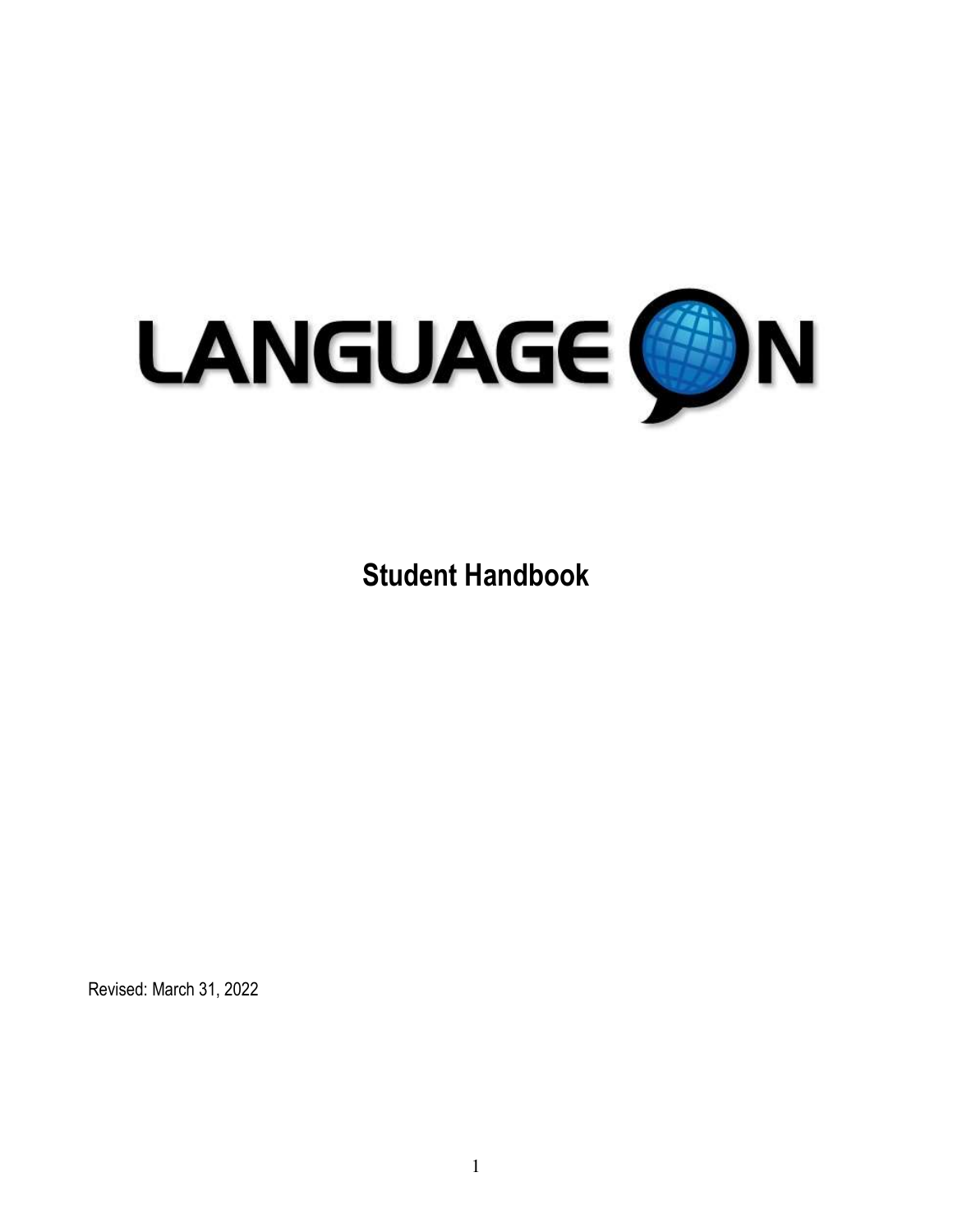# TABLE OF CONTENTS

| POLICY ON COMMUNICATING WITH STUDENTS WITH LOW ENGLISH PROFICIENCY 5 |  |
|----------------------------------------------------------------------|--|
|                                                                      |  |
|                                                                      |  |
|                                                                      |  |
|                                                                      |  |
|                                                                      |  |
|                                                                      |  |
|                                                                      |  |
|                                                                      |  |
|                                                                      |  |
|                                                                      |  |
|                                                                      |  |
|                                                                      |  |
|                                                                      |  |
|                                                                      |  |
|                                                                      |  |
|                                                                      |  |
|                                                                      |  |
|                                                                      |  |
|                                                                      |  |
|                                                                      |  |
|                                                                      |  |
|                                                                      |  |
|                                                                      |  |
|                                                                      |  |
|                                                                      |  |
|                                                                      |  |
|                                                                      |  |
|                                                                      |  |
|                                                                      |  |
|                                                                      |  |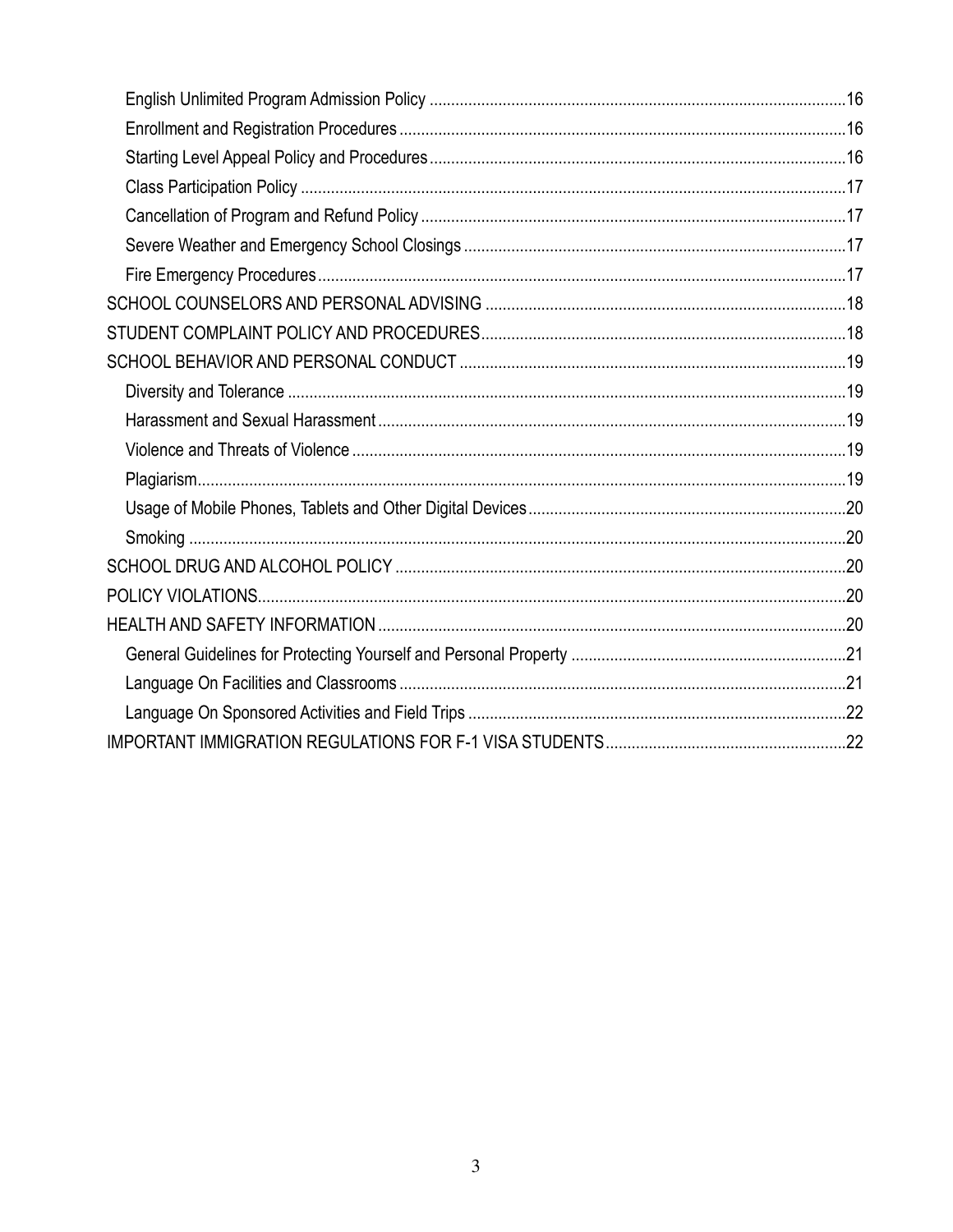#### <span id="page-3-0"></span>**WELCOME**

Welcome to **Language On**! Our directors, faculty and staff thank you for selecting our school as your home for English improvement. We hope that you will enjoy your stay with us and achieve all of your English goals.

We are here to help you enjoy your experience both in the classroom and around the city. If you need any assistance, please ask any of our staff and we will do our best to help. The purpose of this handbook is to provide you with information about our school, location, mission, and policies.

#### <span id="page-3-1"></span>**CONTACT INFORMATION**

Aventura Campus: 18999 Biscayne Blvd., Suite 105 Director: Anastasia Serebrennikova<br>
Aventura, FL 33180 [anastasia@languageonschools.com](mailto:anastasia@languageonschools.com) (305) 260-6191

Kendall Campus **1988** Network 1700 N. Kendall Drive, Suite 303 Director: Scott Rachlin Miami, FL 33156 [scott@languageonschools.com](mailto:scott@languageonschools.com) (786) 800-3469

Director: Francisca Ferreras Miami Beach, FL 33139 [francisca@languageonschools.com](mailto:francisca@languageonschools.com) (305) 532-4903

Miami (Brickell) Campus: 1201 Brickell Avenue, Suite 205 Director: Fatima Arosemena Miami, FL 33131 [fatima@languageonschools.com](mailto:fatima@languageonschools.com) (305) 424-9596

Orlando (Sand Lake) Campus: 2448 Sand Lake Road Director: Cecilia Knapp **Orlando**, FL 32809 [Cecilia@languageonschools.com](mailto:Cecilia@languageonschools.com) (407) 442-1278

Orlando (Metro West) Campus: 7065 Westpoint Blvd., Suite 312 Director: Cecilia Knapp<br>
cecilia@languageonschools.com (407) 487-3913 [cecilia@languageonschools.com](mailto:cecilia@languageonschools.com)

Salt Lake City Campus: 602 E 300 South Director: Don Durham Salt Lake City, UT 84102 [don@languageonschools.com](mailto:don@languageonschools.com) (385) 500-4333

Miami Beach Campus: 235 Lincoln Road, Suite 100 (Mezzanine Floor)

Website: [www.languageonschools.com](http://www.languageonschools.com/) 

Instagram: LanguageOnSchools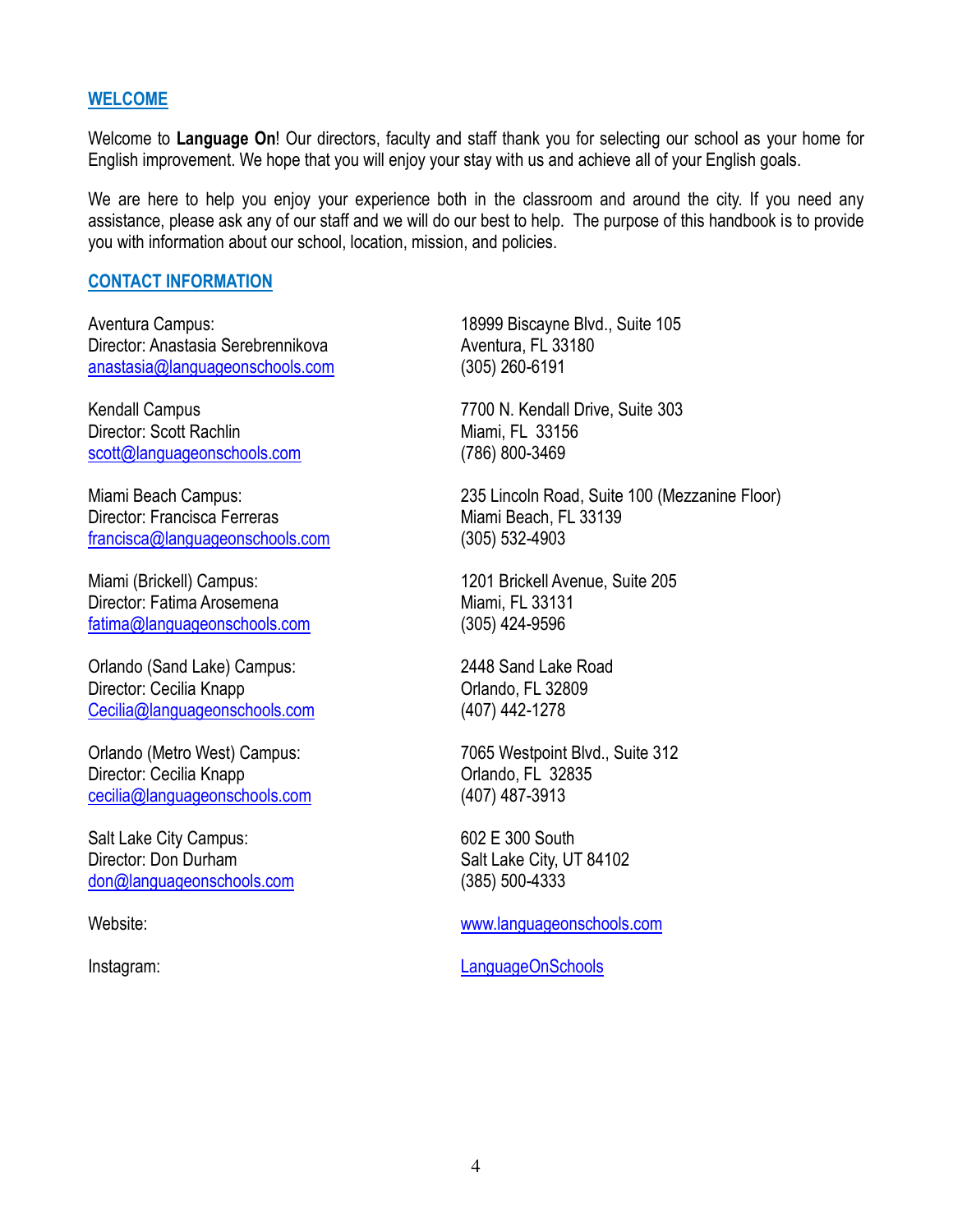#### <span id="page-4-0"></span>**ABOUT LANGUAGE ON**

### **Our Mission:**

*Our mission is to inspire people to fulfill their professional and personal English language goals in a comfortable, engaging environment. Our experienced and creative teachers use an extensive range of themes and materials to develop the structures of the English language and promote practical language proficiency. At Language On, students learn English, not about English.* 

Our first school was established by friends, teachers, and professionals with a common goal of providing an exceptional educational service and allowing us to do what we do best: educate and fulfill the personal and professional English language learning goals of our students.

Your experience at Language On will prepare you for the next step on your path to success. We believe that learning another language can, and will, open doors that will take you places you never thought possible. Stop dreaming and start doing! It's time to #TurnYourLanguageOn.

#### [>> Click here to read more](https://languageonschools.com/about/)

#### **Benefits of our schools:**

- **Small classes (maximum of 15 students per class)**
- **High quality student services**
- **P** Friendly atmosphere
- **P** Experienced, qualified English teachers
- **Convenient locations**
- **P** Frequent and fun social and recreational activities

We know that learning English is a big challenge. You will enjoy the benefit of small classes and extra attention from your teachers to help make learning easier. We believe that our method, experience, and family atmosphere allow you to enjoy the learning process. We want to make learning English fun!

## <span id="page-4-1"></span>**POLICY ON COMMUNICATING WITH STUDENTS WITH LOW ENGLISH PROFICIENCY**

Language On seeks to ensure that all students, including those with low English proficiency, fully understand the policies, procedures, immigration laws and other rules that apply to them; information relating to health insurance and its importance in the United States; important documents, including but not limited to contractual documents and enrollment documents, that they must read and sign; and all matters related to the payment of tuition and other fees, including to third-party providers. As a result, Language On ensures that it has administrative staff and faculty who are able to communicate in the native languages most often spoken by our enrolled student population: Spanish, Portuguese, French, Italian and Russian.

If it is apparent to a Language On administrator that a student or prospective student does not understand any information that has been provided by Language On (either oral or written), then the administrator will take proactive steps to communicate with the student or prospective student in his or her native language, if the administrator is able to do so, in order to ensure accurate communication. This may include seeking the assistance of a Language On administrator or instructor in a different campus location who has the necessary language skills to effectively communicate with the student in his or her native language.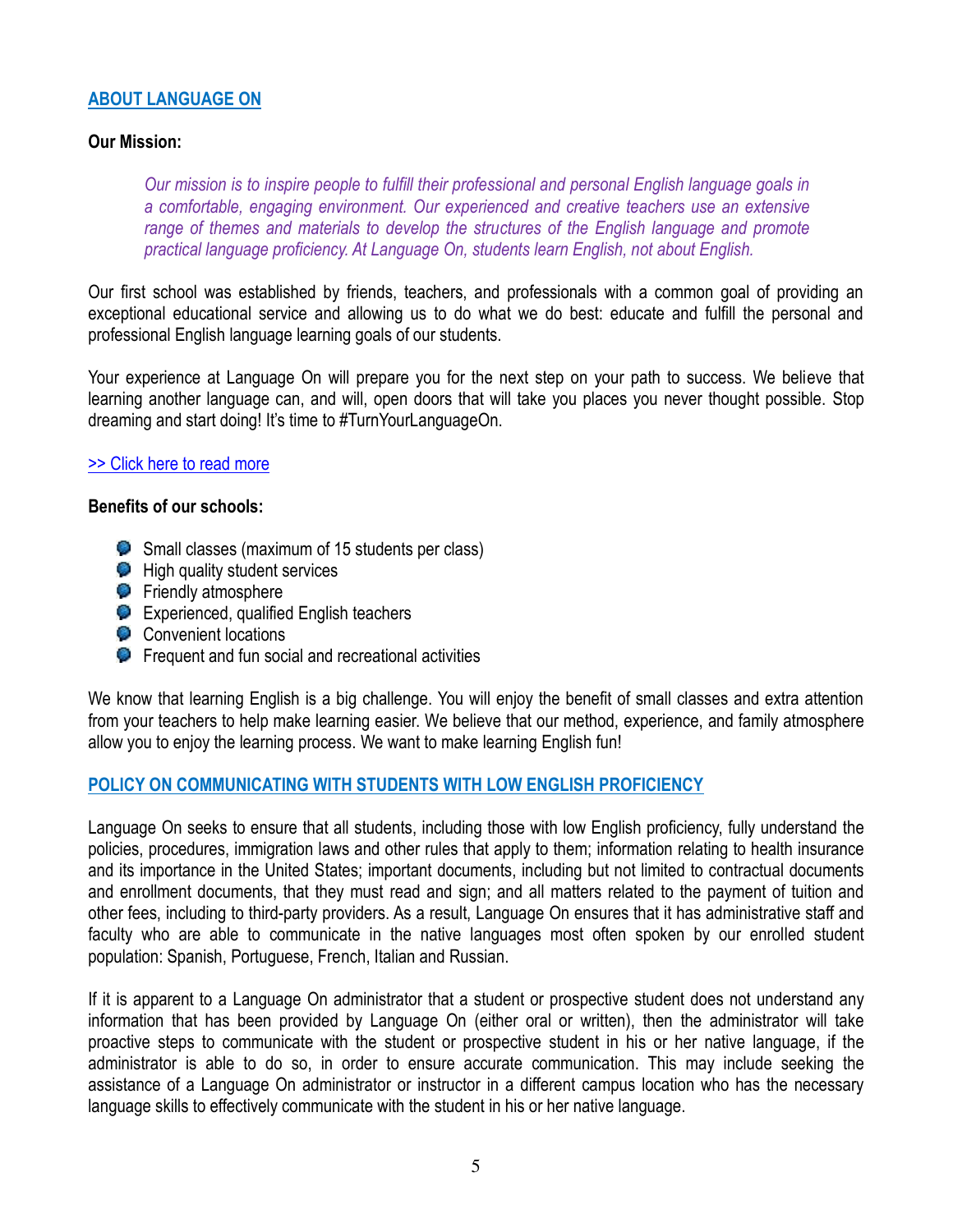If no Language On administrator has the necessary language skills to effectively communicate with a low English proficiency student or prospective student in his or her native language, then the Language On administrator will seek the assistance of an agent, if the student was referred through an agent, and/or have the information translated into the student's native language through Google Translate.

Because of the particular importance of Language On's policies relating to cancellations and refunds, the Language On website has a page dedicated to providing this information in multiple languages, including Chinese, Turkish, Russian, Portuguese, Korean, Japanese, Italian, Arabic, French, German and Spanish, in addition to English.

[>> Click here to the view the Terms and Conditions](https://languageonschools.com/enroll-now/enroll-now-terms-conditions/)

#### <span id="page-5-0"></span>**IMMIGRATION QUESTIONS AND ADVISING**

Certain immigration requirements must be met to enable you to leave your country to come to the USA for recreational (part-time) study at our school (the *English Unlimited Semi-Intensive Course*) or full-time study at our school (the *English Unlimited Intensive Course*). Because Language On is authorized by the United States government to enroll nonimmigrant students, our *English Unlimited Intensive Course* qualifies for the F-1 (student) visa.

For the answers to many immigration-related questions, please visit [http://languageonschools.com/about/faq/.](http://languageonschools.com/about/faq/) For immigration advising related to our entering, remaining in or exiting our program or study, you are also encouraged to contact a school director or assistant director for an immigration advising session. In accordance with our "open door" advising policy, a qualified advisor will meet with you immediately if available. Otherwise, you may schedule an immigration advising session for the same day or the next business day.

[>> Click here to read the F-1 Visa Guide](https://languageonschools.com/f1-visa-guide/)

## <span id="page-5-1"></span>**ACCOMMODATION (STUDENT HOUSING)**

#### <span id="page-5-2"></span>*Language On's responsibility for the provision of student housing*

Language On does not directly provide any student housing, nor does Language On require students to contract (purchase) housing from or through Language On. However, Language On may, from time to time, contract with highly reputable third-party homestay providers or provide referrals to nearby apartment housing in many of the areas we serve.

#### <span id="page-5-3"></span>*Housing options for international students*

When selecting housing options during your program of study, you should select the option that best fits your individual needs and budget:

#### **Homestay:**

By choosing this option, if it is available in your area, you can live with a family. By selecting this option, you will have the security of knowing that your homestay family has been reviewed and selected by the school or its representative. Another advantage of this option is that it contributes to an immersive cultural and language learning experience in the United States.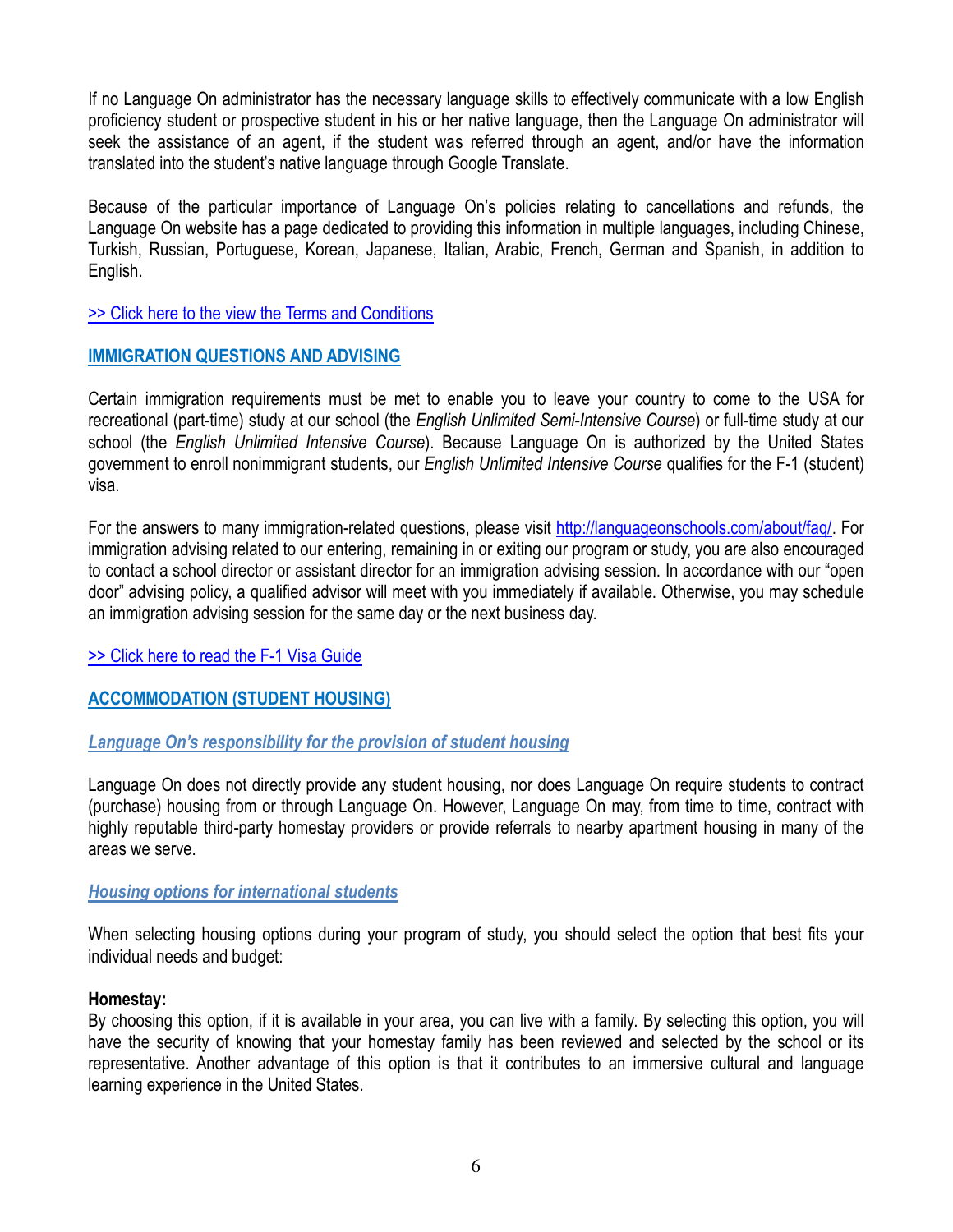## **Private Apartment**:

By choosing this option, you can live in an apartment that meets your specific needs. Private apartments come in a wide variety of types, sizes, and locations. However, private apartments in many parts of Florida and Utah are relatively expensive and some have strict entry requirements. Many apartment complexes have a length application process and require high initial payments in order to move in (such as payment of the first month's rent, last month's rent and a security deposit).

## **Hostel:**

By choosing this option, you can live with other students or travelers from around the world. If you are budgetoriented, this option may be right for you. Students can typically live in a shared or private bedroom with common areas including bathroom, kitchen, and lounge.

## **Hotel:**

By choosing this option, you can stay in one of the many of hotels located in Florida or Utah. Typical of most cities, hotels generally range in size and price based on the quality of the hotel.

Additional information about accommodation options can be found on our school's website at [http://languageonschools.com/accommodations/.](http://languageonschools.com/accommodations/)

## <span id="page-6-0"></span>*Student housing policies and procedures*

Students who select homestay (if available in their area) as their housing option will complete a special student housing orientation session during their first week in the program. This special student housing orientation includes the following components:

- 1. An explanation and description of the type of housing you have selected
- 2. Important student housing policies and procedures that apply to you
- 3. An explanation of your right to choose alternative housing options at any time (however, you should be aware that, depending on your circumstances, you may not be entitled to a refund of prepaid housing fees as described in the terms and conditions of your enrollment)
- 4. An explanation of your right to submit a housing complaint, along with our school's policies and procedures for investigating housing complaints and solving housing problems quickly (described below)
- 5. A reminder that the consumption of alcohol by persons under 21 years of age and the use of tobacco products by persons under 18 years of age is unlawful (illegal), and that the uninvited use of both is inappropriate in a homestay environment, regardless of your age
- 6. Cross-cultural information necessary for you to enjoy a successful homestay or apartment experience, including an overview of U.S. expectations for cleanliness, personal hygiene and the use of bathroom fixtures (e.g., sinks, toilets, showers, etc.)
- 7. A review of your housing rights and responsibilities
- 8. The opportunity to ask any questions you may have or seek clarification of any information

## <span id="page-6-1"></span>*Additional information about student housing*

• If you have selected homestay (if available) as your housing option, Language On wants to know if you are satisfied with your choice. Please let us know what you think about your homestay. If you are happy with your accommodation (housing), be sure to let us know. Also, please do not hesitate to let a Language On staff member know if you are unhappy with your homestay for any reason. We will do everything we can to meet your expectations.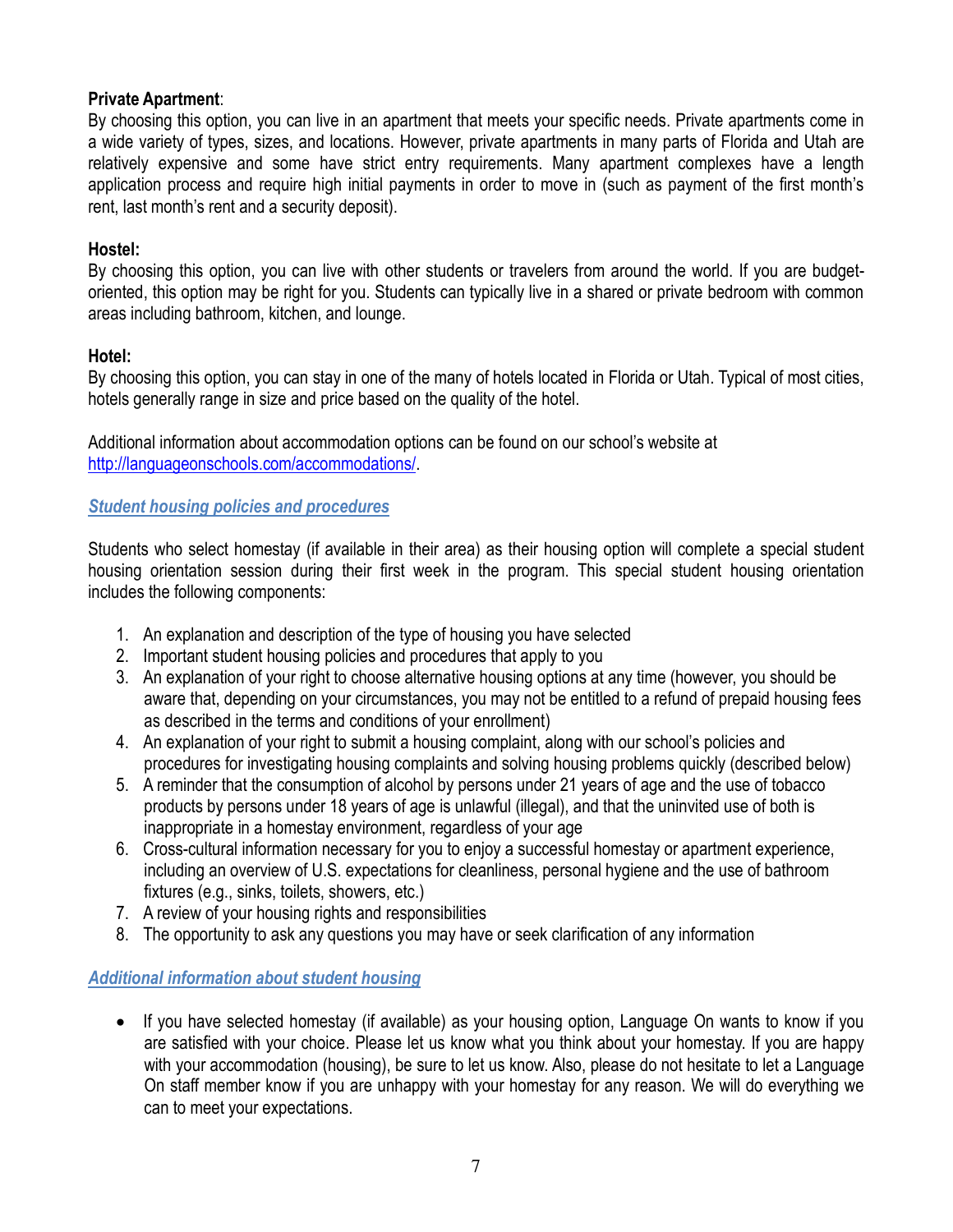- If you have selected homestay as your housing option, please remember to answer the question about student housing on your end-of-term or exit student satisfaction survey. It is important for us to know how satisfied you are with your homestay family.
- A staff member of our third-party homestay provider has personally inspected all homestay locations. If you have selected homestay as your housing option, you have the right to review the results of these inspections upon request.
- If you have selected homestay as your housing option, you have the right to live in a safe, clean and livable environment. If for any reason you believe that your homestay is unsafe, unclean or not livable, please contact a Language On staff member immediately so that we can investigate and resolve the problem.

## <span id="page-7-0"></span>*Complaints about student housing*

If you have selected homestay as your housing option and are not satisfied with your accommodation (housing) for any reason, you have the right to submit a housing complaint. Language On takes all housing complaints seriously and will investigate all housing complaints promptly and solve problems without delay. This includes relocating you to another homestay family or referred apartment if reasonably justified under the circumstances.

Complaints relating to the safety, cleanliness or livability of student housing, as well as complaints concerning unlawful or dangerous conduct that threatens your wellbeing or the wellbeing of others, will be investigated within one (1) business day and resolved as quickly as possible. All other housing complaints will be investigated and resolved within five (5) business days. The policies and procedures the apply to general student complaints, including the requirement that all formal complaints and their resolution be properly documented, apply to housing complaints.

## <span id="page-7-1"></span>**HEALTH INSURANCE**

Language On does not require you to have health insurance in order to enroll in our English programs. However, we feel **it is very important that you have some form of health insurance.** Health insurance is not a requirement for travel to the United States but it is something you may want to consider. **Health care in the USA can be very expensive.**

Language On also offers students two different health insurance options. To learn about these options, or to enroll in one of the plans, please visit the health insurance information page on our school's website, at [http://languageonschools.com/student-health-insurance/.](http://languageonschools.com/student-health-insurance/)

**Important information about health insurance**: Neither the United States of America nor individual states provides free health care services, even in emergencies. In the United States, most medical services are provided by private companies and medical professionals. The cost of health care in the United States is very high in comparison to healthcare costs in most other countries. **Although Language On does not require its students to have health insurance, we strongly recommend that they do so. Failure to carry personal health insurance can result in severe, potentially catastrophic financial consequences for an uninsured individual who experiences even a relatively minor health problem.** 

The healthcare and health insurance systems in the United States are more complicated than the health care systems in many other countries. You may not be familiar with many of the concepts and terminology used in the United States healthcare and health insurance systems. Language On strongly recommends that all students review this glossary (list of important vocabulary) of terms used in the healthcare and health insurance system in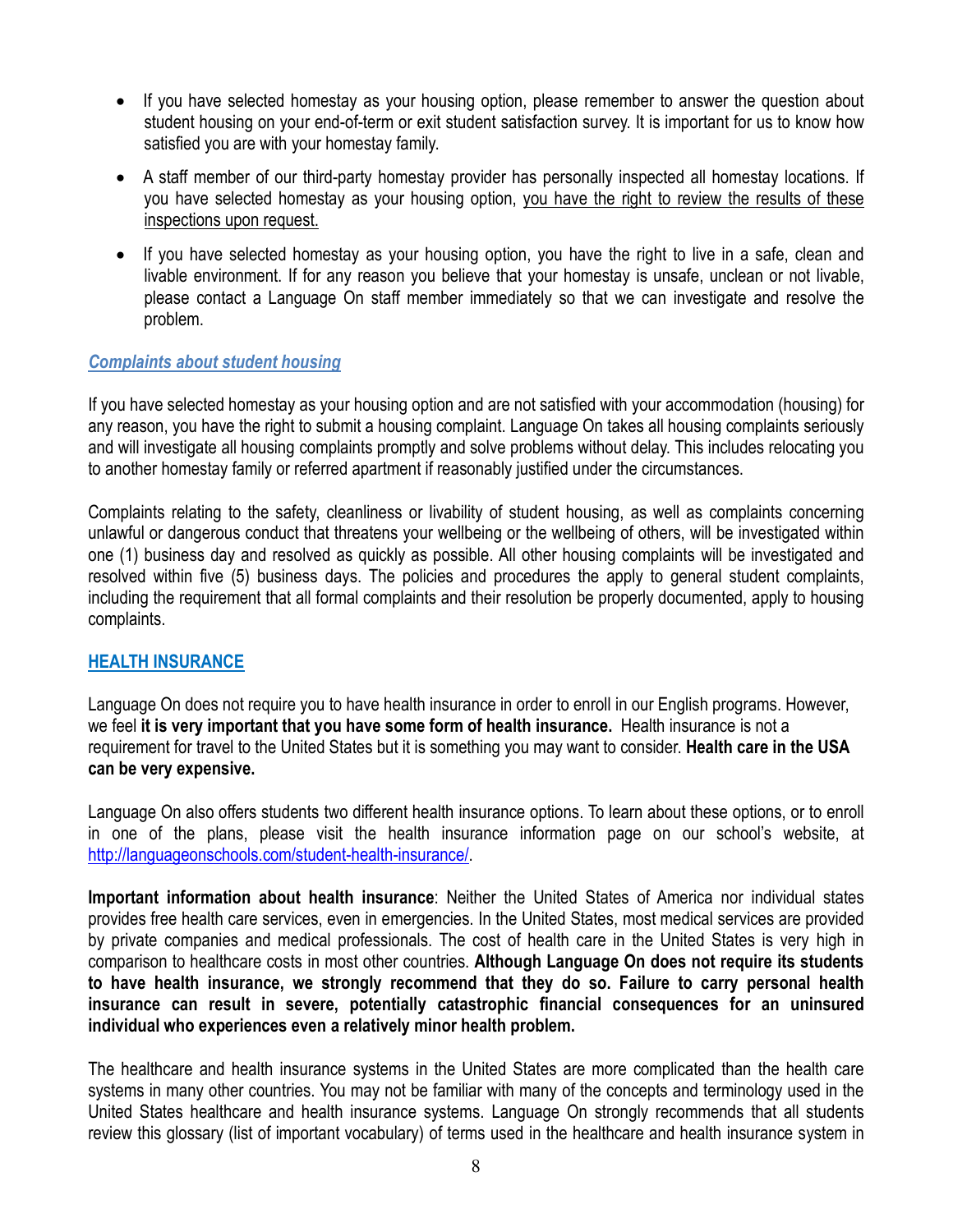the United States: [http://www.englishcurrent.com/business-english/insurance-vocabulary-worksheets.](http://www.englishcurrent.com/business-english/insurance-vocabulary-worksheets)

This glossary is designed especially for ESL students in the United States. If you have any questions about these concepts, their meaning or the healthcare or health insurance system in the United States, please contact a Language On administrator for a personal advising session focusing on healthcare and health insurance. As always, we will be happy to communicate with you in your native language if we are able to do so.

## <span id="page-8-0"></span>**YOUR FIRST DAY AT SCHOOL**

The first day is always filled with different emotions. You might be excited, or you might be nervous! Our teachers and staff will help make you comfortable in your new school and the information below will help make you feel more prepared. As a reminder, please leave your translators at home!

### **What time should I arrive at school?**

Before you arrive, you will receive an email from the School Director giving information regarding arrival time.

### **What do I have to bring?**

Please bring some paper and a pencil to take notes during class.

### **What happens on my first day?**

- The school director or another member of our staff will be at the school waiting for your arrival. When you arrive, you will be welcomed, given a tour of the school, given an orientation, and given instructions for your placement test.
- Our placement test allows us to place you into the level that best fits your current language learning needs. The placement test, which is produced by the publisher of our curricular materials and is therefore directly aligned with the levels of our intensive English program, is a computer adaptive test that takes approximately 30-60 minutes to complete. Depending on when you enroll, you may be scheduled to take your placement test before your first day of class.
- If you disagree with your starting level as determined by the results of your placement test, you have the right to appeal.

#### **After the test, we will give you:**

- **Course materials for your class level**
- $\bullet$  Instructions for which classroom you will be in
- **P** Your daily class schedule

[>> Click here to read a summary of the topics covered in new student orientation \(translatable into most](https://languageonschools.com/student-orientation/)  [languages\)](https://languageonschools.com/student-orientation/)

## <span id="page-8-1"></span>**PROGRAM CALENDAR AND OFFICIAL HOLIDAYS**

Please consult the official program calendar for class dates, times and the school's official holidays. You can find the calendar and other important program information on our school website at [https://languageonschools.com/our-courses/intensive-english-courses/.](https://languageonschools.com/our-courses/intensive-english-courses/)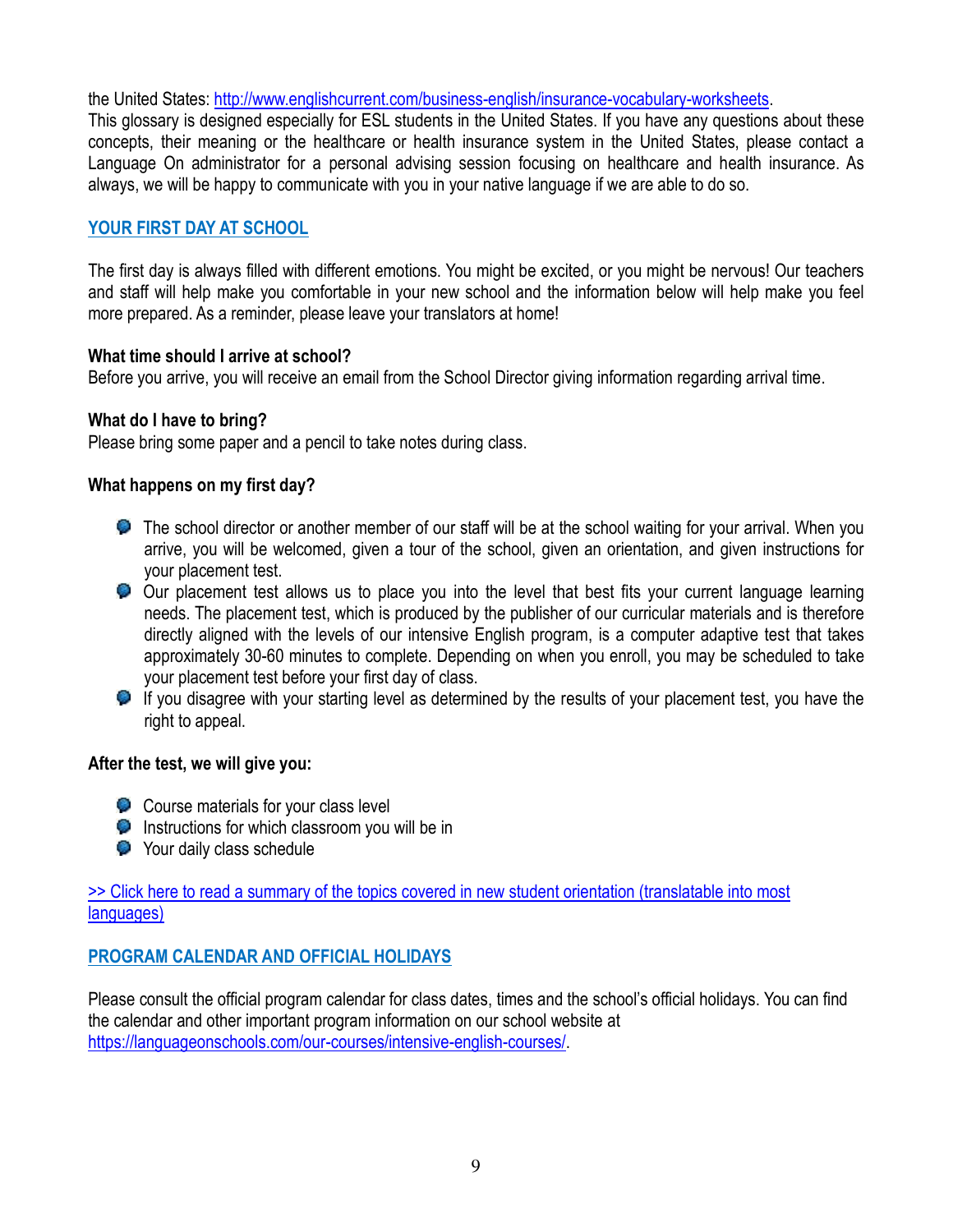### <span id="page-9-0"></span>**WHAT TO EXPECT AS A STUDENT IN OUR ENGLISH PROGRAM**

Our goal is to provide students with the best possible English education and an unforgettable experience of learning a language in the USA. We encourage our students to enjoy their stay in the USA, make new friends, and have new experiences. You will meet people from all over the world and learn about other cultures.

In the classroom, we expect you to participate and display a willingness to learn while being respectful of your classmates and your teacher. Our teachers are all experienced, qualified, professional English instructors. We have high expectations for our teachers and we hold the same high expectations for you, the student. We want you to feel comfortable in the classroom and be focused on the new material that is being presented in class. Our teachers involve all students in the lessons. On occasion, you will be asked to answer questions, lead a conversation, or participate in individual or group projects and other activities. Students are expected to participate in all course assessment activities.

#### <span id="page-9-1"></span>**ATTENDANCE AND ASSESSMENT**

Student progress and achievement of learning objectives are assessed both formally and informally during the course. To read the learning objectives for each level of our *English Unlimited* program, please visit our website at [https://languageonschools.com/our-courses/intensive-english-courses.](https://languageonschools.com/our-courses/intensive-english-courses)

#### <span id="page-9-2"></span>*Informal Assessment*

Informal assessment includes, but is not limited to, instructor feedback based on completion of homework exercises (if assigned), class discussions and participation, effort, attendance and the Progress Test, which is administered during the halfway point of the term. However, these informal means of assessment, while helpful for giving students information about their progress on an ongoing basis, are not used to determine the student's final grade for the course or whether students advance to the next level of the program.

#### <span id="page-9-3"></span>*Formal Assessment*

With the exception of the advanced TOEFL course (which is ungraded), all Language On English courses are graded on a **pass-fail** basis. Each student's final course grade is based on his or her performance on the course Achievement Test, which is administered during the last week of the academic term. In order to pass the course, students must achieve an overall score of 70% or higher on the final Achievement Test. Students who fail the course must repeat it, in accordance with our Academic Success Policy.

Improvement in language proficiency is additionally measured at the end of each academic term through a fulllength simulated TOEIC (Test of English for International Communication) test. While the student's score on the end-of-term TOEIC test does not affect his or her course grade, it provides the student with additional concrete evidence of improvement in English proficiency.

At the end of each academic term, all students receive a report card that includes their current level in the program, their score on the initial placement test, their score on final Achievement Test, whether they have passed or failed the course (and consequently whether they advance to the next level in the program), their score on the full-length simulated TOEIC test, and their current English language proficiency as measured on the CEFR language proficiency scale.

Improvement in the language proficiency of short-term students who do not complete a full academic term is measured by the mid-term assessment, which is the same assessment instrument used for initial placement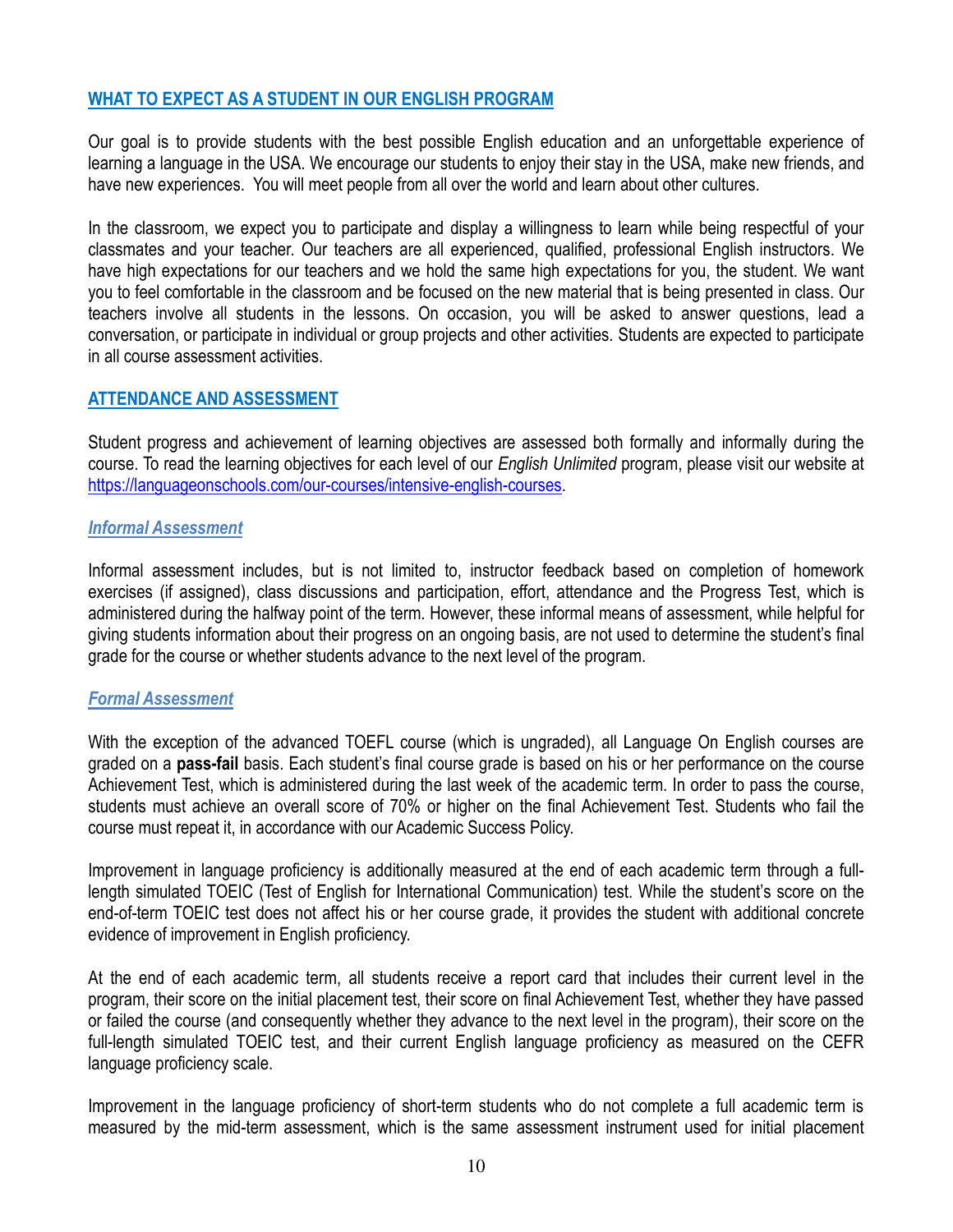(because this assessment is a computer adaptive test, the items that appear on the test are different during each test administration). Only students with short periods of enrollment who do not complete a full academic term take the mid-term assessment. Short-term students who take the mid-term assessment will receive a mid-term (interim) report card upon their exit from the program. The mid-term (interim) report card includes the student's current level in the program, score on the initial placement test, score on the mid-term assessment and current English language proficiency as measured on the CEFR language proficiency scale.

## <span id="page-10-0"></span>*Student Attendance Policy*

The purpose of the Student Attendance Policy is to help ensure that all students make satisfactory academic progress by encouraging regular attendance, as well as to comply with applicable accreditation standards and immigration regulations.

- 1. Students are expected to attend all scheduled class sessions. If a student is unable to attend class due to illness, injury or emergency, the student should contact the center director as soon as possible to inform him or her of the situation. There will be no excused absences unless the student receives advanced authorization from the school director or provides acceptable documentation of a medical illness, injury or necessary treatment, or evidence of required legal process (such as being required to attend a court hearing), which reasonably prevented the student from attending class. Students may receive no more than five (5) excused absences per academic quarter for illness or injury without providing appropriate medical documentation; in all such cases students must contact the center director as soon as possible to request the excused absence and must attest that they are unable to attend class due to illness or injury.
- 2. Students are expected to arrive to class on time and to not leave class early. Arriving to class late and leaving class early not only hinder the tardy student's academic progress but also disrupt the learning process of other students. Consequently, students who arrive to a class session more than 30 minutes late or leave a class session more than 30 minutes early will be marked absent for that class session.
- 3. In accordance with SEVP regulations and federal immigration law, F-1 visa students must maintain fulltime status in the program in order to comply with the requirements of their F-1 (student) visa. Full-time status is defined by federal regulations as attending class for eighteen (18) hours per week. F-1 visa students who develop a pattern of noncompliance with this attendance policy will be subject to expulsion from the school and termination of their SEVIS record. Language On has determined that failing to meet the 18 hour per week requirement more than three (3) times in a thirteen (13) week academic term while having incurred more than five (5) unexcused absences demonstrates a clear pattern of noncompliance with the program's attendance requirements and will subject the student to expulsion from the program and termination for their SEVIS record.

Note: Students who have questions about their attendance obligations or their program's attendance requirements should consult the school director for clarification.

## <span id="page-10-1"></span>*Vacation Policy*

In accordance with federal immigration regulations, F-1 students become eligible for an annual break after completing the equivalent of at least two full academic quarters (i.e., 26 weeks) of instruction (not including official program holidays and break periods), provided that they intend to remain enrolled after the annual break. Upon achieving eligibility by completing at least two full academic quarters, F-1 students may select a subsequent academic quarter as their annual break. F-1 students remain in status and are not required to attend class during their annual break.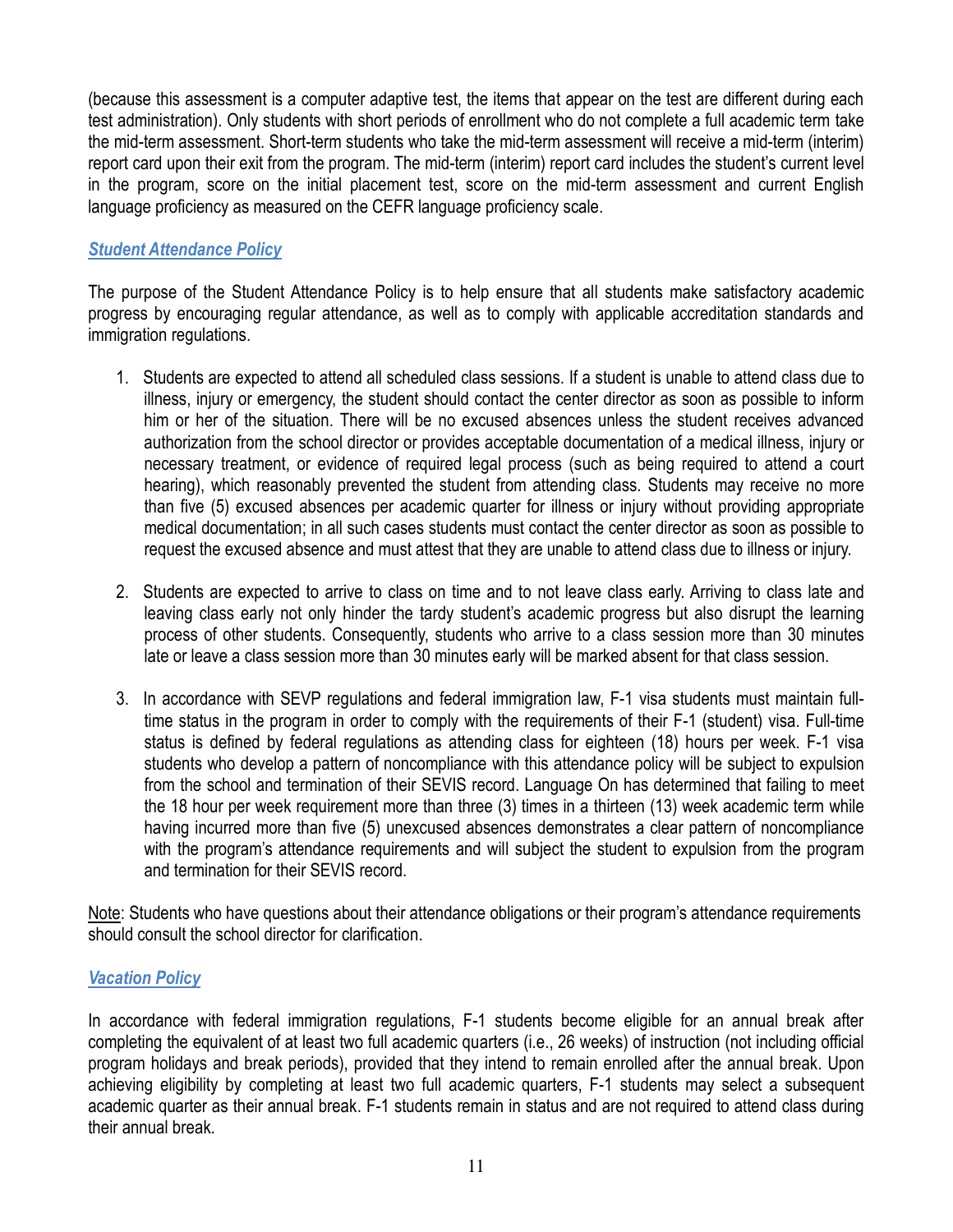F-1 students may take only one annual break during any calendar year, and the annual break must coincide with one of Language On's academic quarters. Federal regulations do not permit F-1 students to take their annual break at the end of their enrollment in order to extend their grace period. F-1 students who wish to take an annual break should submit a request to the school director at least two weeks before the start of the academic quarter they wish to take off.

## <span id="page-11-0"></span>**ACADEMIC SUCCESS POLICY**

We have instituted an Academic Success policy in order to ensure that students are successful in their studies here at Language On. This means that students are required to show advancement and make normal progress toward completing their course of study. Students who repeatedly fail a course at Language On will be subject to our Academic Success Policy.

## <span id="page-11-1"></span>*Academic Probation*

If a student does not pass a level after the first attempt, the student will be placed on Academic Probation. When being placed on Academic Probation, the student will undergo a remediation conference with the school director in order to identify areas of strength and weakness in order to improve during the next term. However, a *new* student who enters the program during or after the fourth week of the quarter will not be placed on Academic Probation if the student fails the level but will instead receive no grade (NG) for the term. A student is only eligible to receive no grade (NG) once (during his or her first quarter) while in the program.

### <span id="page-11-2"></span>*Academic Termination*

If a student fails a course after having been placed on Academic Probation, the student will be disenrolled and not permitted further participation in the program. F-1 students (i.e., those on a "student visa") who fail a course after having been placed on Academic Probation will also have their SEVIS record terminated for "otherwise failing to maintain status" as required by United States immigration regulations.

#### <span id="page-11-3"></span>*Student Appeals*

Students who have been placed on academic probation or who, after having been placed on academic probation are not permitted further enrollment in the program, may appeal Language On's decision. Students may not appeal a passing grade. All evidence of student appeals and their outcomes will be maintained in the student's permanent record.

#### *Procedures for appealing end-of-quarter test results*

Any student who believes that the end-of-quarter Achievement Test has been improperly scored or does not reflect their real abilities on test day may appeal their quarterly test results. All appeals must be submitted in writing to the school director within five (5) days of the date the student is notified of Language On's decision and must specify the specific reason(s) for the appeal (e.g., the Achievement Test has been improperly scored, an error was made in tabulating the results, etc.).

Once the director receives the written appeal from the student, the director will schedule a different instructor to administer the speaking section and rescore the other sections of the test. If, after rescoring the Achievement Test Language On verifies that the student has failed to achieve a passing grade, then the school's decision will be final. However, if Language On determines that an error has been made in scoring the student's Achievement Test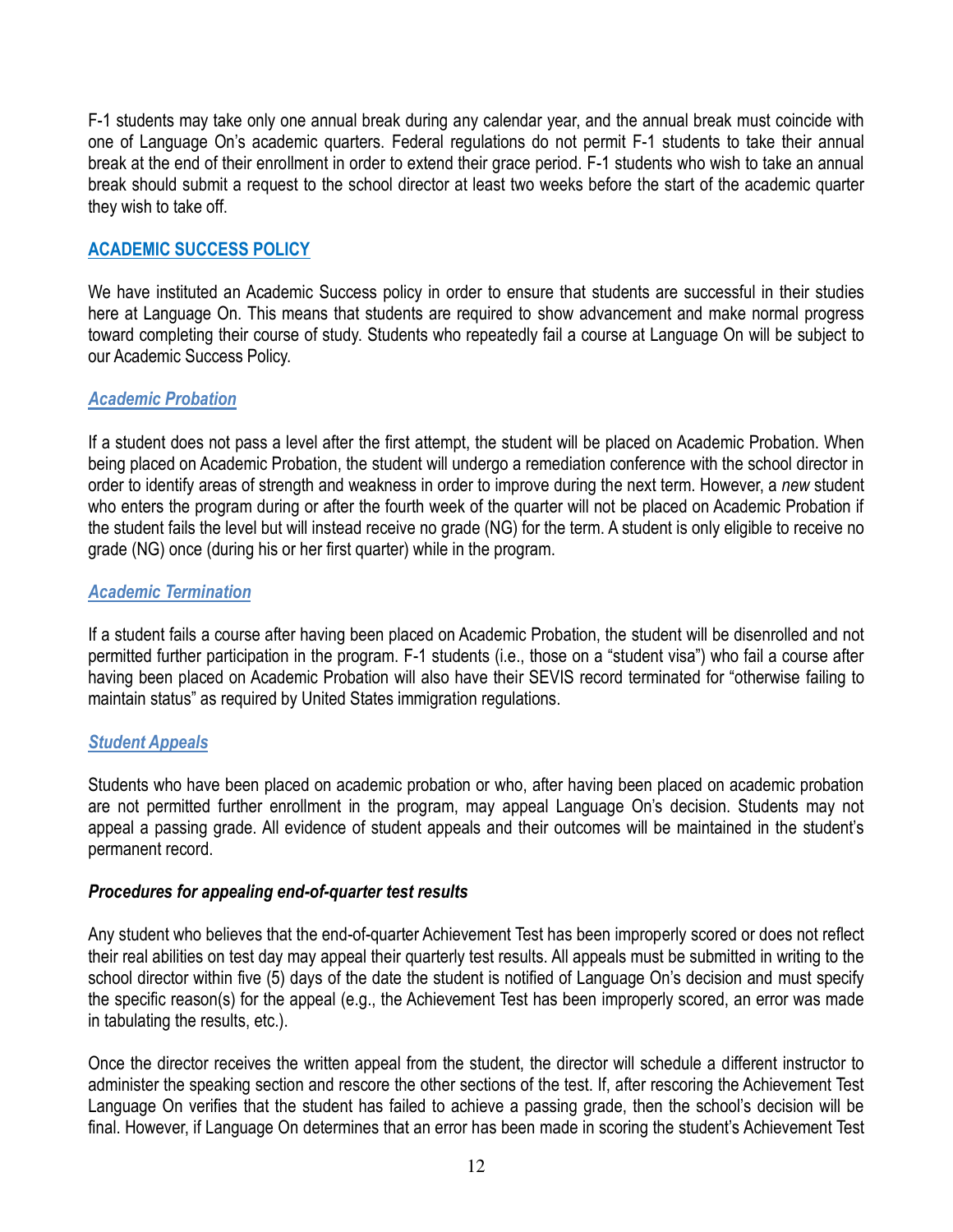and that the student should have received a passing grade, then Language On's decision that the student has failed the course will be reversed and the student will be taken off academic probation and/or will be eligible to remain enrolled in the program, as appropriate, and will advance to the next level in the program.

### *Procedures for appealing academic termination*

If a student believes they have been wrongly terminated from the program, the student may file an appeal request, which must be submitted to the school director in writing within 48 hours of the student's receiving notice of the termination. In the written appeal request, the student must clearly state the specific reason(s) they believe they were improperly terminated. At that time, the student should present any documentation or materials to support their case, such as medical notes, legal papers, etc. The student will then meet with the school director and will be given 30 minutes to discuss their case. Afterward, the school director will make a final determination of the student's case. The student's appeal will be upheld and the termination reversed only if the student demonstrates that Language On did not follow its written policies or procedures, or if the student presents compelling evidence (such as a valid medical excuse) that, if Language On would have had at the time of the termination, would have reasonably prevented the termination. If the appeal is denied, the student will lose their F-1 visa status (if applicable) and will be required to leave the school.

## <span id="page-12-0"></span>*Voluntary Repetition Policy*

*The purpose of this policy is to ensure that:*

- **S** students realize the maximum possible benefit from their program of study
- $\bullet$  students make adequate academic progress relative to norms in the field
- $\bullet$  clear and consistent guidelines are used to determine when students may voluntarily repeat a level

Upon successfully completing a level (1 through 6) or module (TOEFL iBT or Pronunciation) in the *English Unlimited* program, a student may request to repeat the level (or module) in the subsequent academic quarter **provided that the student has not already repeated the level (or module)**, either as a result of failing the level or through prior voluntary repetition.

Students must submit requests for voluntary repetition to the school director by no later than the fifth day of the next academic quarter. After receiving a request for voluntary repetition, the school director will review the request and will grant the request unless, in the director's judgment, there is clear and convincing evidence that the student cannot benefit from repeating the level or course. The director will include the student's written request for voluntary repetition in the student's file and will note the repetition, if granted, in the Student Achievement Report.

In the event that the school director denies the student's request for voluntary repetition, the student may appeal the denial to the Chief Academic Officer, who will use his or her discretion in determining whether the student is likely to benefit from voluntary repetition based on the entirety of the student's academic record. If the Chief Academic Officer determines that the student is likely to benefit from voluntary repetition and that the student is otherwise eligible to repeat the level or module, then the student's request will be granted. Otherwise, the student's request will be denied. The decision of the Chief Academic Officer is final and may not be further appealed.

Although not dispositive, the following guidelines will be used to inform directors and the Chief Academic Officer in their decisions to grant or deny a student's request for voluntary repetition: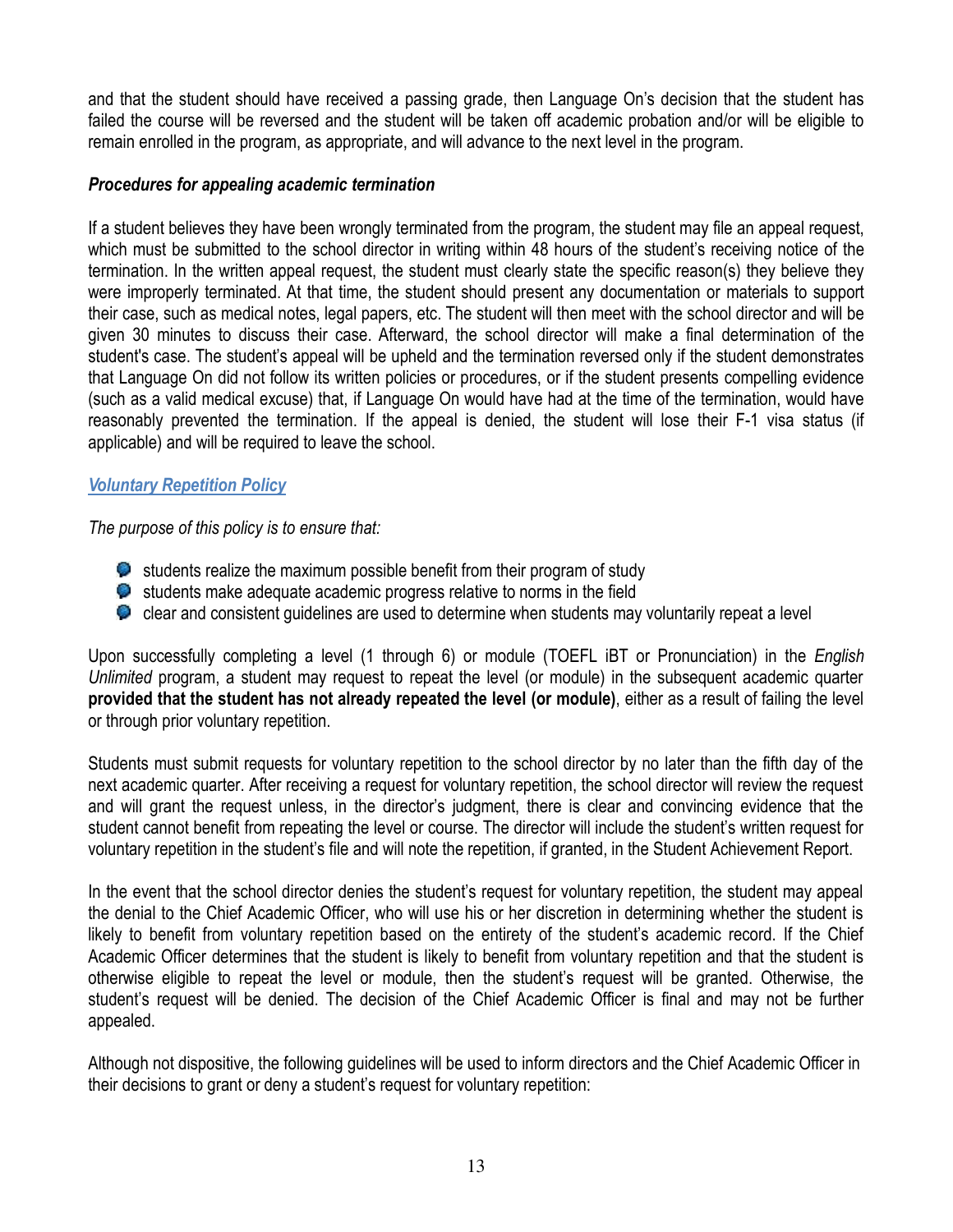- A passing score of less than 70 out of 80 points on the Achievement Test suggests that the student is likely to benefit from voluntary repetition of the level.
- A passing score more than 75 out of 80 points on the Achievement Test suggests that the student is unlikely to benefit from voluntary repetition of the level.

### <span id="page-13-0"></span>**GRADE REPORTS AND ACADEMIC TRANSCRIPTS**

You will receive a written grade report at the end of each academic quarter, or if you do not complete an entire academic quarter, at the time you exit the program. You may also receive an official transcript of your academic record at Language On at any time, upon request. To request an official transcript, please contact your school director. There is no fee for requesting an academic transcript.

### <span id="page-13-1"></span>**PROGRAM AND TEACHER EVALUATIONS**

You will be able to evaluate our program and our teachers at the end of each term and when you leave the program, when you will be asked to complete a survey evaluating our teachers, our curriculum and other aspects of our program. You will also be asked to complete a different survey when you leave our school. This survey will evaluate our program and our teachers.

### <span id="page-13-2"></span>**EXIT INTERVIEW AND PROFICIENCY TEST**

On your last day of school, you will be scheduled for an interview with a member of our administration. Also, if your last day of class does not coincide with the end of an academic quarter and if you have not completed an entire academic quarter during your period of enrollment, you will also be asked to complete a final English proficiency test. At the meeting, you will receive written copies of any portion of your academic record (upon request), as well as your certificate of participation. At this time, you will be asked to return any books or materials that you may have borrowed, as well as to complete a feedback form reviewing your classes, teachers, and the school in general. The meeting will be scheduled with you prior to your final day and should not take more than 75 minutes (including the proficiency test).

#### <span id="page-13-3"></span>**LIBRARY AND MEDIA LAB USAGE**

Language On is pleased to offer students use of available computers and a small library for use before, between, or after classes. When using school computers for personal use, please be aware of content and appropriateness of content. Remember that these computers are for use by all students; if another student is waiting, please be considerate and do not spend more time than is necessary so that everyone can benefit from the lab.

Students are also free to browse through our library and resource materials. If you find something of interest that you would like to borrow, please let one of your teachers or one of the directors know and they will help you to sign out the book. Please remember that **you may only borrow one book** at a time, and that you must return the book within **two weeks**. If there is nobody waiting to borrow the book, it is possible for you to sign it out again for another two weeks. Please be aware that any books that are lost or that are not returned are your responsibility.

### IMPORTANT: YOU WILL BE CHARGED THE COST OF THE BOOK AT THE TIME OF REORDERING PLUS THE COST OF SHIPPING TO REPLACE THE BOOK.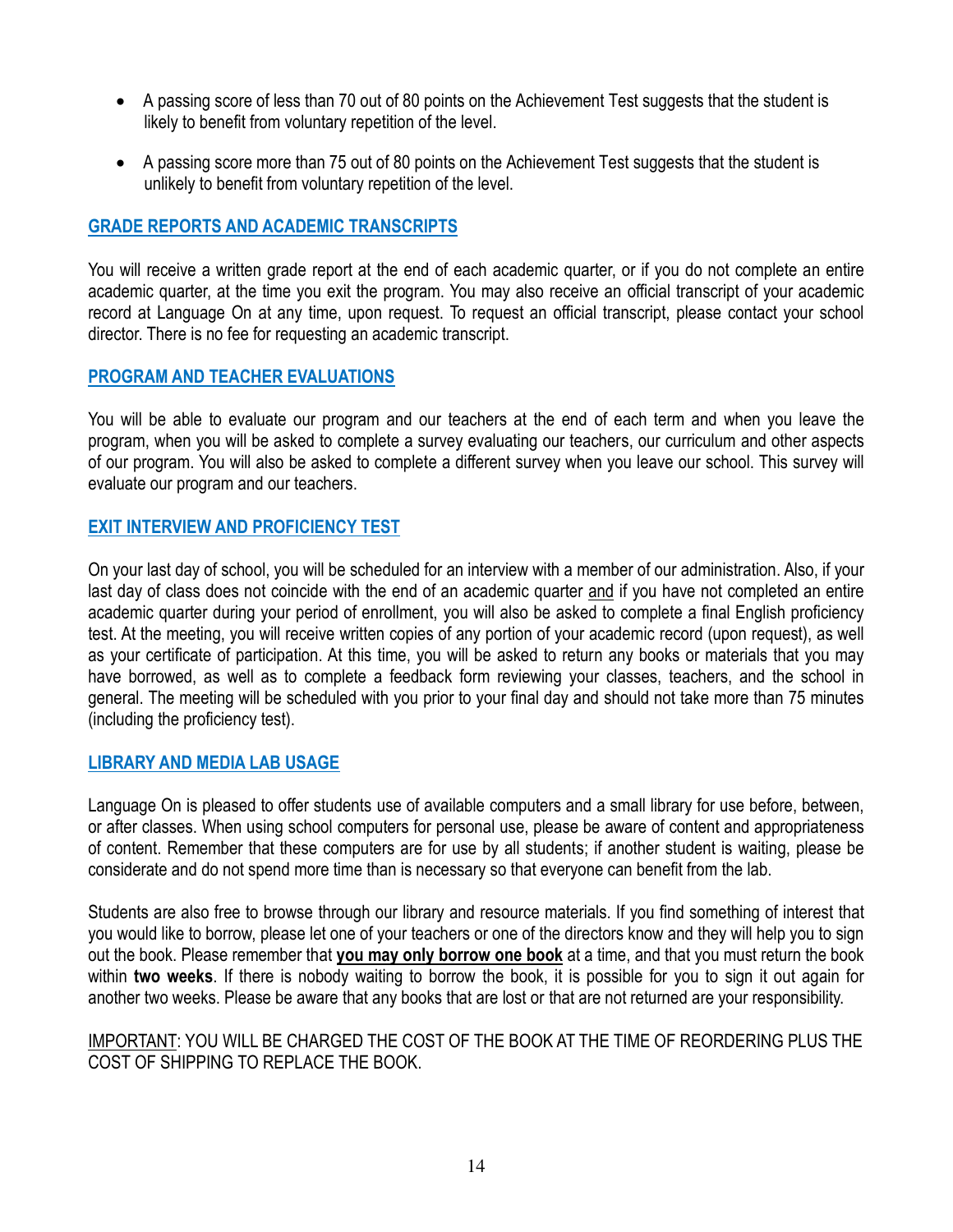### <span id="page-14-0"></span>**COURSE MATERIALS**

Language On will provide you with all necessary course materials at the time you start your course and whenever you advance to the next level in the program.

### <span id="page-14-1"></span>**BOOK ORDERING SERVICE**

As it can be difficult or expensive to buy books in certain locations, Language On offers students a book ordering service through Amazon. Students who wish to order a book should see the school director or staff member, who will be happy to assist them and promptly place an order.

### <span id="page-14-2"></span>**SOCIAL AND RECREATIONAL ACTIVITIES**

Language On offers a variety of social and recreational activities for you to enjoy. Activities may include: movie nights, outdoor activities, museum visits, sporting events, and more. Please remember that you are responsible for yourself and your actions and that you are expected to act in an appropriate manner when attending school events. You are a willing participant at these events, and Language On will not be held liable or responsible for any incident that may occur.

## <span id="page-14-3"></span>**NON-INSTRUCTIONAL STUDENT SERVICES**

Language On offers students a variety of non-instructional services, many of which are provided at no charge (free). Our available non-instructional services are listed below (if a fee is charged for the specific service, it is indicated in parentheses). To learn more about any of these services or to take advantage of them, please contact your school director or assistant director. It is Language On's policy to provide non-instructional student services as quickly and accurately as possible. Our "open door" advising policy provides students with non-instructional student services immediately if an advisor is available at the time the student requests the services. Otherwise, an advising session will be scheduled with a qualified adviser on the same day or no later than the next business day.

- **P** academic counselling and advising
- **P** personal counselling and advising (adapting to life in the United States, how best to study, how to get around town, etc.)
- **D** immigration counselling and advising related to the visa process for international and nonimmigrant students
- **P** pre-arrival and ongoing orientation
- $\bullet$  official transcripts
- book ordering service (free, but you must pay for the book) \*
- $\bullet$  educational field trips (free, but the location visited may charge an entrance or admission fee)
- $\bullet$  student identification card (fee applies)
- **O** health insurance (insurance premiums are paid to the insurance company)
- **a** accommodation placement (fee applies)
- $\bullet$  international document shipping (fee applies)
- **P** airport pickup and drop-off (fee applies)
- Wi-Fi and computer access

\* This does not apply for your course materials (course book, workbook, etc.), which are provided as part of your registration and quarterly books and materials fee. The book ordering service is for books you wish to buy for your personal enjoyment.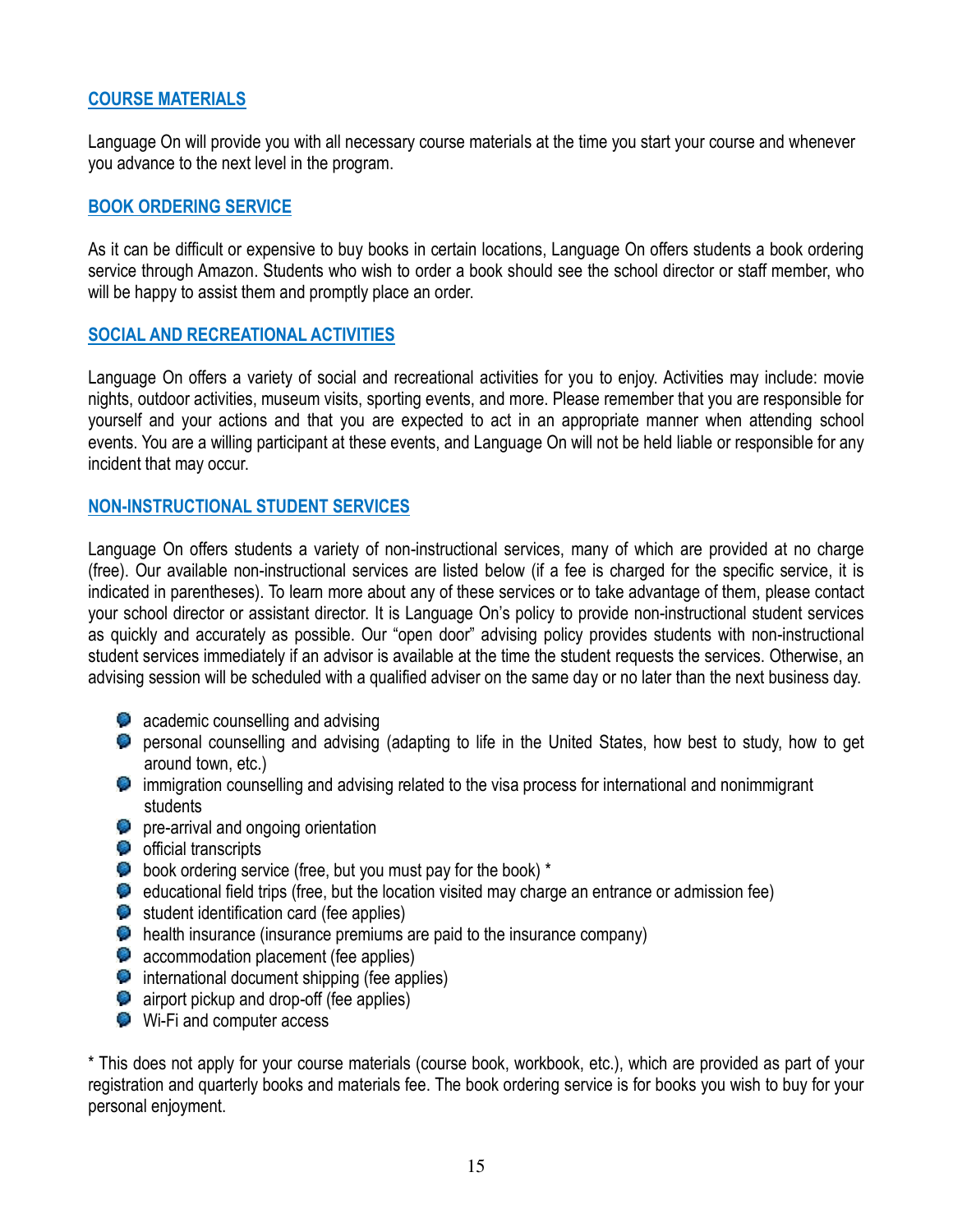## <span id="page-15-0"></span>**ADDITIONAL SCHOOL POLICIES AND PROCEDURES**

### <span id="page-15-1"></span>*English Unlimited Program Admission Policy*

In order to be admitted to the Language On **English Unlimited** program (our intensive English program), students must:

- 1. Complete the school application and provide a copy of a valid passport or government-issued photo identification.
- 2. For students in Florida, be at least sixteen (16) years of age and for students in Utah, be at least eighteen (18) years of age at the time they commence their program of study.
- 3. Be non-native speakers of English or have no English proficiency (see note).
- 4. Complete the English Unlimited placement test upon arrival. However, students who have no prior experience learning English and therefore no proficiency in English whatsoever will not be required to take the placement test and will be placed in the program's lowest level (level 1).
- 5. Test within one of the program's levels (1-6).
- 6. Otherwise be able to benefit from the program in accordance with the program's Ability to Benefit Guidelines (a copy of which is available to students or prospective students upon request).

Note: Students who are native speakers of English or who have native-level English proficiency are not eligible for admission to the program.

## <span id="page-15-2"></span>*Enrollment and Registration Procedures*

To complete enrollment and registration, students will determine how many weeks in advance they plan to study. Prices for tuition and fees are based on number of weeks paid for in advance. Payment must be made prior to the first day of lessons. For those students who plan to continue their study, proper notification is required. Without proper notification, you may lose your seat in the class. Students must re-enroll, including payment, at least one week prior to their last paid day of class in order to guarantee their seat in the class. In addition, students who will require an F-1 (student) visa to study at Language On will also be required to complete an I-20 application form and provide other information (including evidence of financial ability to pay for their program) as required by U.S. immigration law.

## <span id="page-15-3"></span>*Starting Level Appeal Policy and Procedures*

Students who disagree with their starting level may request to be re-evaluated by taking a second placement test, provided that they inform the school director of their dissatisfaction within five (5) school days of starting their program. If the student's scores on both placement tests fall into the same score band (i.e., starting level), then those scores will establish the student's starting level. If the student's scores on both tests fall into different score bands (i.e., different starting levels), then a Language On instructor or administrator will conduct an oral proficiency evaluation to determine the student's starting level in the program. The student's starting level as determined by these appeal procedures will be final. Evidence of all student appeals is maintained in our permanent records.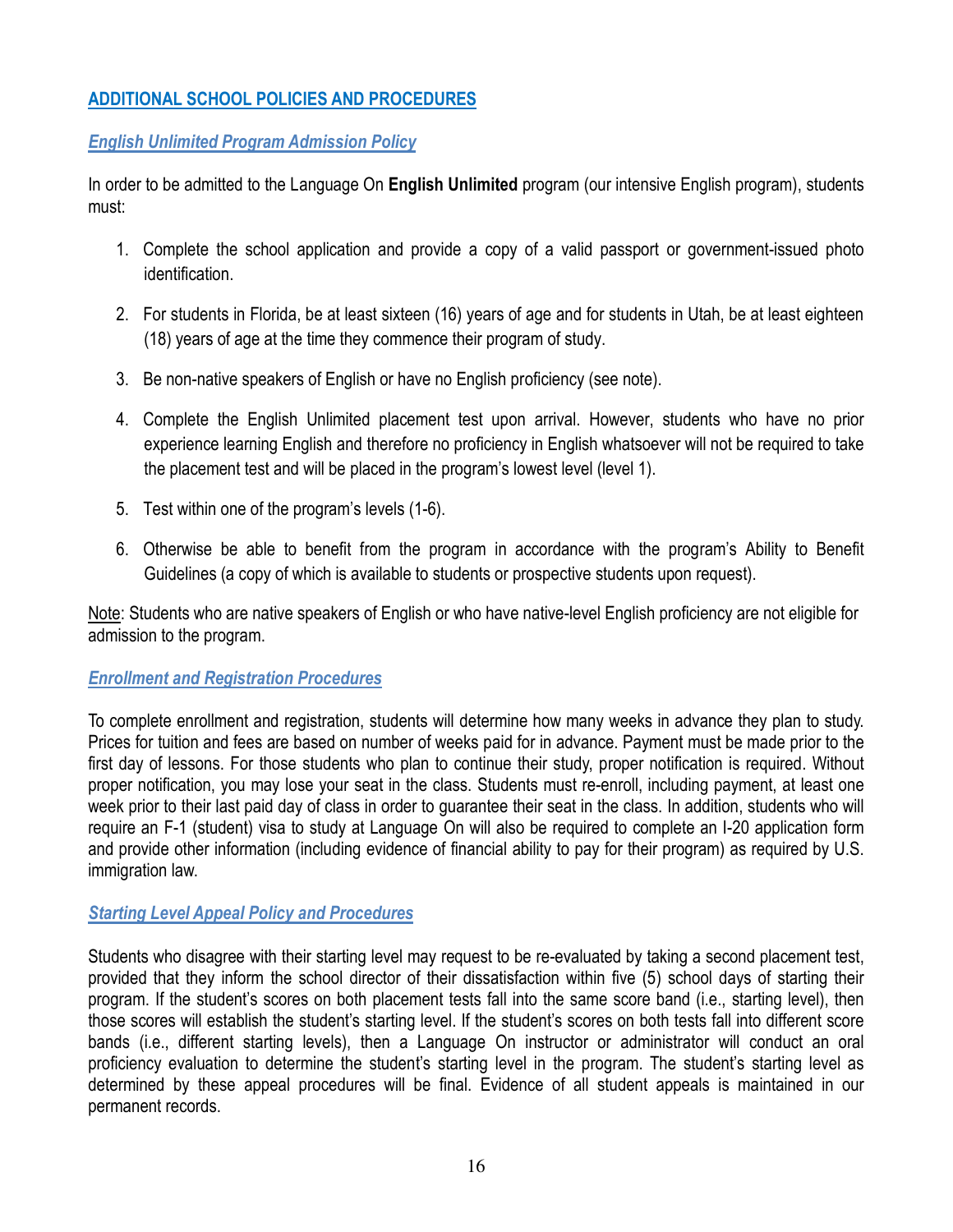#### <span id="page-16-0"></span>*Class Participation Policy*

Students are required to actively participate in class. This means that we have the expectation that students will attend class regularly, arrive to class on time, and participate in the daily activities in the classroom. Students are expected to come to class prepared. If a teacher thinks that a student is not participating in the classroom, **is disruptive to the classroom**, or is not doing something that the teacher asks, the teacher has the right to ask the student to leave the classroom. If this occurs, the student will be counted as absent for the day and will be issued a warning. If students develop a pattern of disruptive behavior, they may be subject to discipline under our School Behavior and Personal Conduct policy. Students are expected to participate in all course assessment activities.

### <span id="page-16-1"></span>*Cancellation of Program and Refund Policy*

Please see the *Terms and Conditions* section of the Language On *Application for Admission* for a complete and detailed explanation of our cancellation and refund policy.

#### [>> Click here to view the Terms and Conditions](https://languageonschools.com/enroll-now/enroll-now-terms-conditions/)

#### <span id="page-16-2"></span>*Severe Weather and Emergency School Closings*

Weather conditions in Florida and Utah have a potential for disrupting class schedules. In the event of approaching storms and officially-issued storm watches, students, instructors and staff should closely monitor local weather conditions and public announcements and act accordingly, taking all suggested safety precautions seriously and preparing themselves and their property to safely weather any storm.

Tropical storm watches and warnings are quite frequent in Florida and are usually short term with little major damage caused. In the event of a **tropical storm watch or warning**, classes will continue, but individuals should protect themselves as needed.

However, in the event of a **hurricane warning** officially published by local governments, all classes scheduled during the warning period will be cancelled and the affected locations will be officially closed (a **warning** denotes that hurricane storm conditions are possible in the area within 24 hours). Attention should be paid to public announcements, transportation shutdowns, evacuation areas, etc., allowing sufficient time for a safe return to home or shelter prior to the storm's arrival. All Language On locations within the area under a Hurricane Warning will be closed early enough for instructors and staff to return to their homes and make final preparations for the arrival of any such storm.

In addition, if the local public school board cancels classes due to dangerous weather conditions, Language On classes in the applicable school district(s) will also be cancelled, whether or not a hurricane warning has been issued. However, unless a local hurricane warning has been issued, instructors and staff should report to work to assess the local conditions and advise their supervisors of any conditions which may prevent the safe opening of the location for administrative functions.

Instructional activities will resume as soon as possible after the storm passes and as allowed by the local government. Students and instructors should contact administrative staff to find out whether the affected location has reopened. As always, we encourage students, instructors and staff to visit Language On's social media outlets (Facebook and Instagram) for the latest information about any potential school closures due to severe weather.

#### <span id="page-16-3"></span>*Fire Emergency Procedures*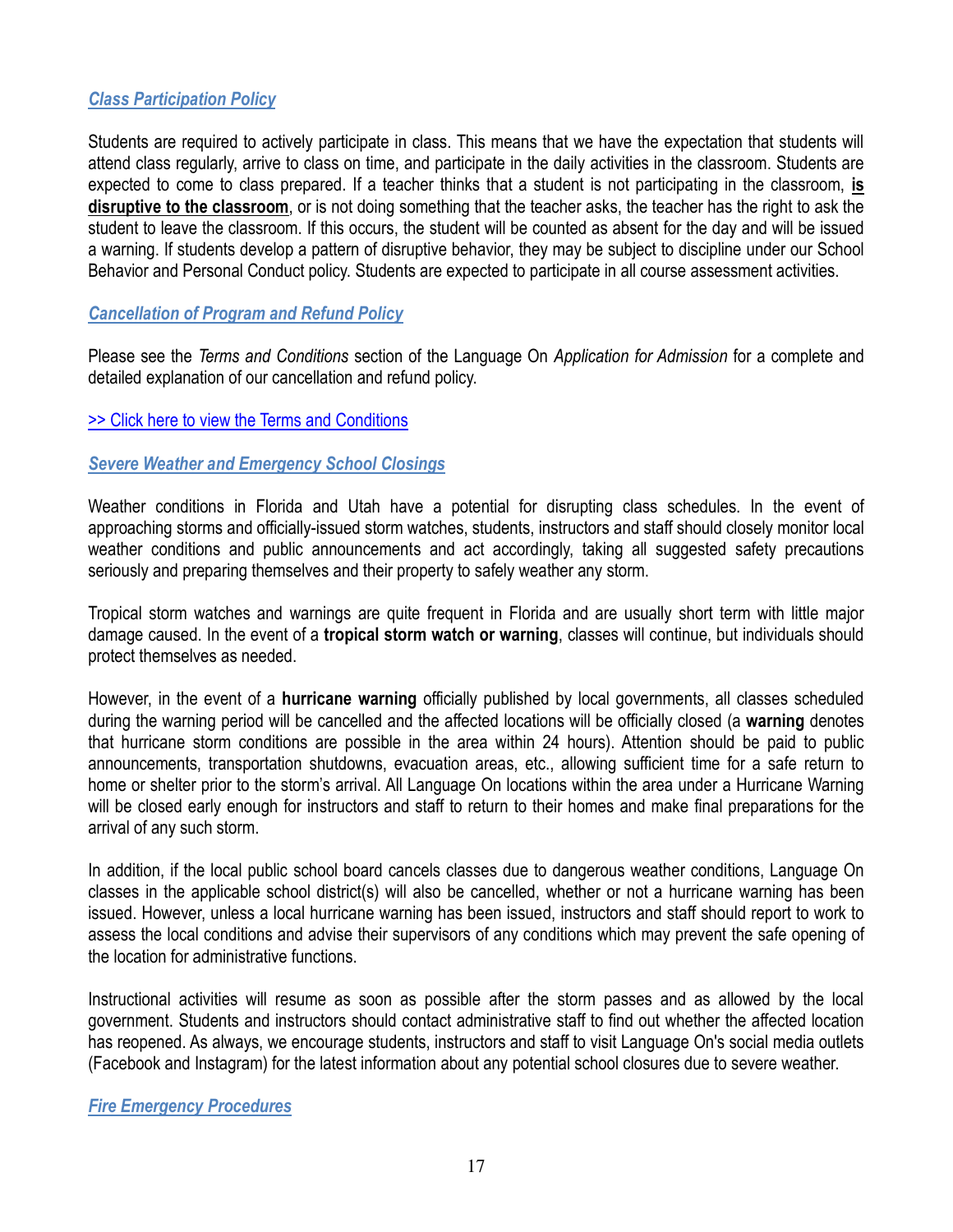In the event of a fire or a fire alarm, all persons should calmly evacuate the building. Do not attempt to bring anything with you. Do not re-enter the building until you have received authorization by the building administration or fire department.

## <span id="page-17-0"></span>**SCHOOL COUNSELORS AND PERSONAL ADVISING**

For any questions or concerns regarding a personal matter, you are encouraged to seek the assistance of a school counselor. All school directors and assistant directors act as school counselors and are available to provide you with personal advising in a timely and accurate manner. However, if your personal counselling need exceeds our ability to provide accurate advice, you will receive information about seeking the services of a licensed professional, such as a psychiatrist, psychologist or licensed mental health counselor.

## <span id="page-17-1"></span>**STUDENT COMPLAINT POLICY AND PROCEDURES**

Language On takes all concerns and complaints very seriously. We always try to maintain a safe and professional environment, but we know that sometimes you may have concerns or complaints. In the event that a student should feel the need to complain about an issue or problem encountered at the school, Language On has established the following complaint procedures.

Language On strives to provide top quality English language instruction and highly values feedback from our students. We strongly encourage you to freely express your views and opinions to Language On's instructors and administrative staff and we welcome your comments and suggestions, as well as any complaints you may have.

### Providing feedback or suggestions to Language On

If you would like to provide feedback or suggestions of a general nature to Language On, please feel free to speak with your school director or assistant director. In addition, feel free to commend staff, instructors and/or other students who have made your time at Language On more enjoyable, productive or satisfying. You may also e-mail your comment to [info@languageonschools.com](mailto:info@languageonschools.com) or leave a note in the comments box in the school.

#### Making an informal complaint

To make an informal complaint, please speak with your school director or assistant director. Most matters can be resolved quickly and efficiently in this way. If your informal complaint has not been resolved to your satisfaction within 5 days, you can submit a formal written complaint.

#### Submitting a formal written complaint

For matters of a serious nature (such as those relating to the health, safety and welfare of Language On students, instructors and staff; inappropriate or unlawful conduct on the part of another student, an instructor or a staff member; or any other matter of a serious nature that has not been resolved through the informal complaint process), a formal written complaint should be presented to the Language On Management Team.

Formal written complaints may be submitted in person, by United States mail, or by e-mail to [info@languageonschools.com.](mailto:info@languageonschools.com) When submitting a formal written complaint, please be sure to include your name, the Language On campus that you attend, and the date(s) and location(s) of the incident(s) that has caused you concern. Please describe with as much detail as possible all information that is relevant to the issue(s) involved. Be sure to include the title "Formal Complaint" at the top of the document (or in the subject line if the formal complaint is submitted by e-mail).

All formal written complaints will be reviewed and investigated by a member of the Language On Management Team. Every effort will be made to address the complaint as quickly, professionally and fairly as possible, finding a solution that is agreeable to all parties involved. A written response will be issued within ten (10) business days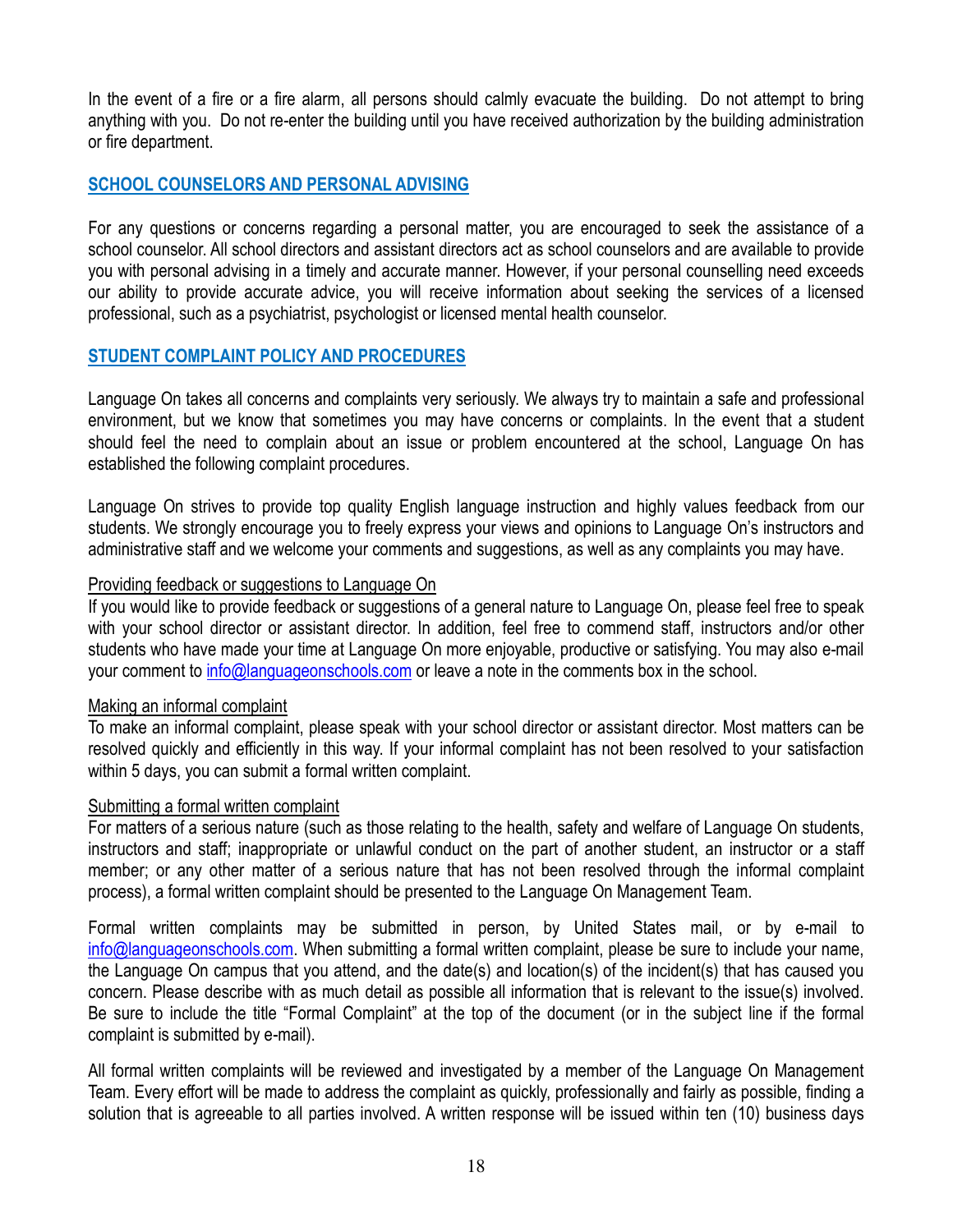from the date received and delivered to the specific parties involved. Copies of all formal written complaints and their resolutions are kept in Language On's permanent records and reviewed regularly for any possible policy/procedure changes that should be considered.

## <span id="page-18-0"></span>**SCHOOL BEHAVIOR AND PERSONAL CONDUCT**

Students are expected to behave respectfully at all times and follow the social rules and manners deemed acceptable in our global community.

### <span id="page-18-1"></span>*Diversity and Tolerance*

We are a school which celebrates diversity and tolerance. We will not tolerate discrimination of any form. If a student acts in an inappropriate manner, other students and teachers are encouraged to file a formal complaint with one of our directors. Language On reserves the right to expel students without refund if they are found to be guilty of such behavior.

#### <span id="page-18-2"></span>*Harassment and Sexual Harassment*

Language On is committed to providing an environment that is free from harassment of any kind. Bullying or harassment based on an individual's sex, sexual orientation, gender identity, race, ethnicity, national origin, age, religion or any other legally protected characteristics **will not** be tolerated. All students are expected and required to abide by this policy.

Sexual harassment is behavior of a sexual nature that is unwelcome and offensive to the person or persons it is targeted toward. Examples of harassing behavior may include unwanted physical contact, foul language of an offensive sexual nature, sexual propositions, sexual jokes or remarks, obscene gestures, and displays of pornographic or sexually explicit pictures, drawings, or caricatures. Use of the school's computers for the purpose of viewing, displaying, or sharing material that is sexual in nature may also constitute harassing behavior.

All complaints of unlawful harassment will be handled in a manner that is as confidential as possible under the circumstances. For any concerns, complaints, or violations of this policy, please follow our Student Complaint Procedures found in this handbook.

## <span id="page-18-3"></span>*Violence and Threats of Violence*

We have a **zero tolerance** policy when it comes to violence and threats of violence. Students or teachers who witness such behavior are encouraged to file a formal complaint with one of our directors. For any concerns, complaints, or violations of this policy, please follow our Student Complaint Procedures found in this handbook.

## <span id="page-18-4"></span>*Plagiarism*

Plagiarism is considered a major school offense and is taken very seriously. Language On values the work of others and will not tolerate any form of plagiarism. We follow the moral and ethical rules adhered to in the academic world. If plagiarism of any kind is discovered, no marks will be given and it will be reported and kept in your student file. Multiple incidents of plagiarism by the same student may result in expulsion from the program or school, without refund. To learn more about what is, and what is not, plagiarism, check out [http://plagiarism.org.](http://plagiarism.org/)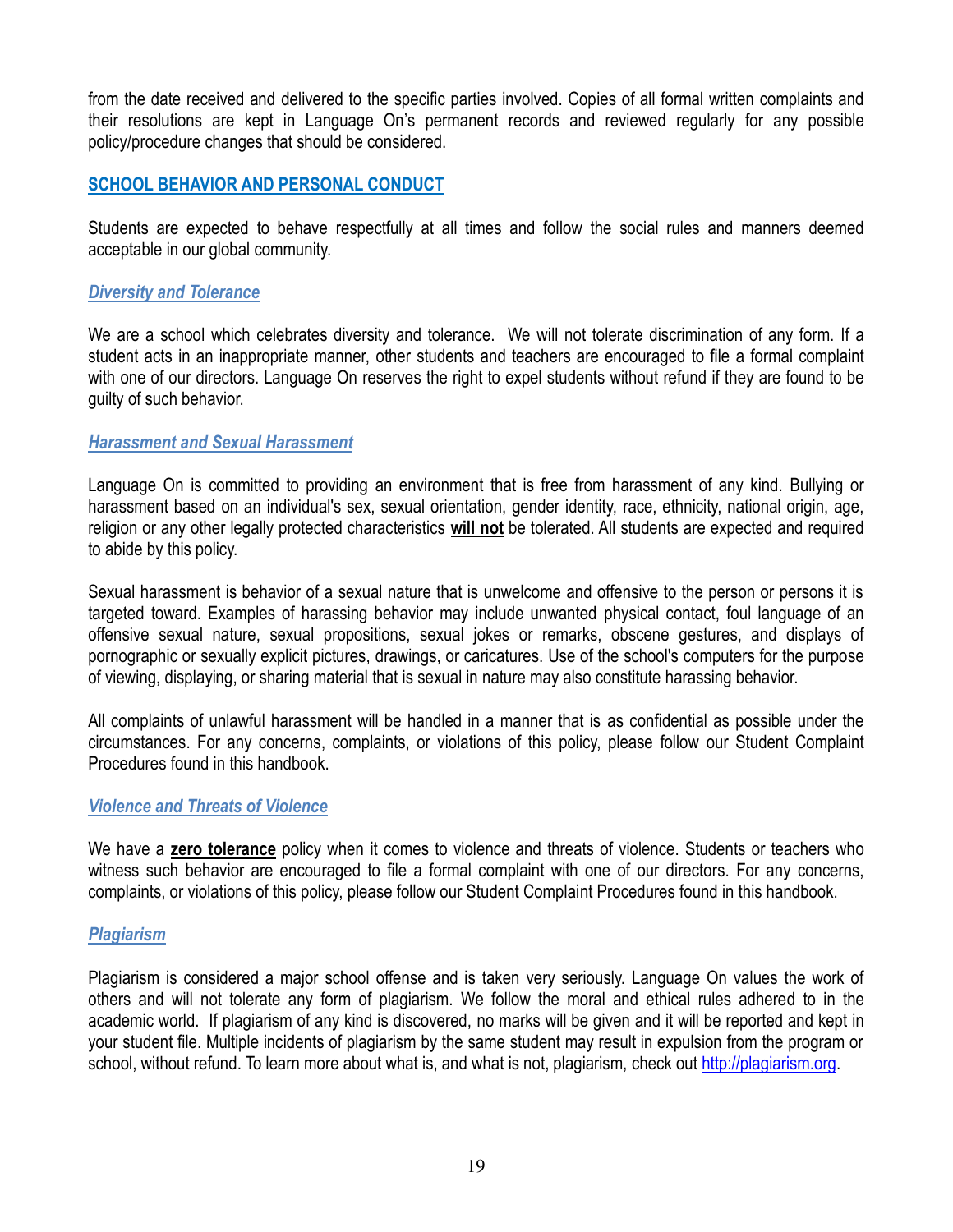#### <span id="page-19-0"></span>*Usage of Mobile Phones, Tablets and Other Digital Devices*

Mobile phones must always be on silent mode in the classroom. We do not allow disruptions or distractions caused by cell phone, tablet usage or the use of other digital devices in the classroom. On occasion, we know that you may need to briefly look at your phone or tablet to check for a message or call, but the teacher reserves the right to ask you to step out of the classroom if you are causing a distraction. If you need to make or answer a call, your can do so in the common area outside the classroom. In addition, while on Language On's premises you may not record (digitally or otherwise) any individual without that individual's explicit, written consent. Recording others without their explicit consent violates their right to privacy and may result in the violator's expulsion from Language On.

### <span id="page-19-1"></span>*Smoking*

Smoking is prohibited both inside the school and anywhere inside the buildings. If you want to smoke, please go outside of the building and use the ashtrays available for your convenience.

## <span id="page-19-2"></span>**SCHOOL DRUG AND ALCOHOL POLICY**

Language On maintains a strict policy concerning drugs and alcohol on school premises and at school-sponsored events. Specifically, while on the premises of Language On, no students or any other individuals invited onto the premises are permitted to bring any drugs, illegal substances, alcoholic beverages, or contraband at any time. Further, students and other individuals invited onto Language On's premises are not permitted on the premises while under the influence of any drugs, alcohol, or illegal substances.

Language On recognizes that adults will make informed decisions regarding consumption of alcohol off of school premises, and, on occasion, Language On may host school-related events at a venue which may offer alcohol for public consumption. Language On requires that all students or their invitees who choose to attend any such event with or hosted by Language On, who choose to consume alcohol, be over 21 years of age, drink responsibly, and not operate a motor vehicle. Underage drinking is strictly prohibited under all circumstances.

## <span id="page-19-3"></span>**POLICY VIOLATIONS**

Any student found in clear and obvious violation of Language On's school policies may be subject to immediate expulsion, without refund. To the extent that one or more of the school policies are violated, or should Language On have reasonable suspicion after having conferred with the student to believe that one or more school policies have been violated, a Language On student is subject to face expulsion from Language On, without reimbursement or refund, in full or in part. Language On maintains no liability or responsibility for students who willfully choose to violate these conditions and cause damage or injury to themselves, or someone else, as a result.

## <span id="page-19-4"></span>**HEALTH AND SAFETY INFORMATION**

Language On cares about the health, safety, and well-being of our students and is committed to helping each of you have the most rewarding experience, both inside and outside the classroom, throughout the duration of your program of study. No school can eliminate every possible risk associated with providing services to its clients (or the potential for emergency situations); however, as an indication of sound business practices, there need to be policies in place to mitigate those risks and procedures for how to handle emergencies when they arise. Language On's administrators and instructors are here to ensure your safety while you are in a Language On classroom or common area. Additionally, they are prepared to handle the additional risks that are associated with school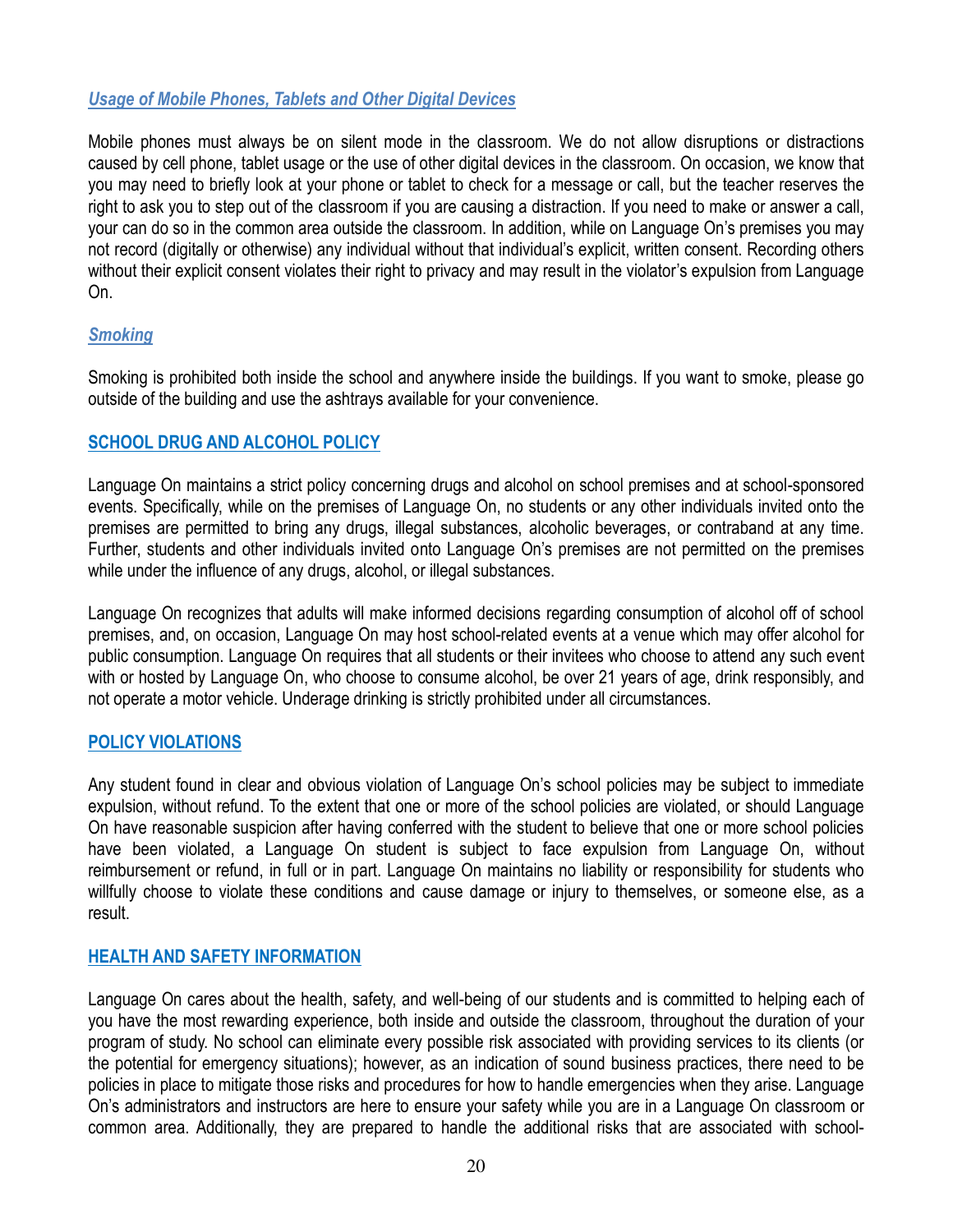sponsored activities at both on-site and off-site locations.

As a student at Language On, please be aware that you will only be under our direct supervision while you are in our facilities or participating in school-sponsored activities. You are solely responsible for your actions during the time spent outside of Language On. Many students come from abroad (or another area of the country) and are unaware of what to expect while studying at one of our campuses; as a result, we have prepared this general guide about health and safety matters to help you stay safe at all times during your program. Please note that Language On has no parental authority or responsibility over minor students (those less than 18 years old). Additionally, Language On will be in no way responsible for any student who is arrested for violating any federal, state, or local law or ordinance.

## <span id="page-20-0"></span>*General Guidelines for Protecting Yourself and Personal Property*

The following advice is useful when you are residing in a new country or city:

- 1) Always know where you are going. You can do this by reading guidebooks, maps, and public transportation routes or calling for directions before heading to your destination.
- 2) Avoid unlit/dark places and walking alone. Stick to well-traveled streets and walk in groups at night. Be especially cautious when you are new to a city and know little about what parts of town may be less safe.
- 3) Leave expensive or expensive-looking jewelry and accessories at home and do not flaunt wallets, purses, cell phones or cameras.
- 4) Do not carry valuables on you to school or around town, even in a backpack or locked luggage. If you must carry cameras, music players, laptops, tablets, etc. do not leave them unattended.
- 5) Pay attention to and follow local, state, and national laws. Although there are many important laws to obey, students need to know that the following are strictly enforced in the United States:
	- a) You must be **18 or older** to purchase and/or use tobacco products.
	- b) You must be **21 or older** to purchase and/or consume alcoholic beverages.
- 6) Know how to receive help in case of an emergency.
	- a) From any phone in the USA, **DIAL 911** for medical, fire, and safety emergencies.

## <span id="page-20-1"></span>*Language On Facilities and Classrooms*

All Language On students are expected to be responsible members of the Language On community by complying with federal, state, and local laws as well as by adhering to Language On's Student Code of Conduct while inside any Language On classroom or common area. At all times, students are expected to avoid behavior and actions that threaten the safety and/or welfare of themselves and other Language On students, instructors, school staff, and visitors.

School administrators will make sure that your Language On campus is clean, in good repair, and free of any potential health hazards. All schools have current occupancy licenses and are operated in compliance with local and state building safety and fire codes. We cannot predict when or what type of an emergency will occur, but we have the following plans in place:

A. In the event of a power failure, fire, or other reason to evacuate the school, all exits are clearly marked with emergency lights. Students should follow the safest path in order to exit the building and pay attention to instructions provided by instructors or staff. Language On school administrators will do everything reasonably possible to ensure that all individuals are safely evacuated and will notify them when it is safe to re-enter the school. Any damage to personal property as the result of a fire or efforts to extinguish a fire are covered under the insurance policy of Language On and you should speak to an administrator for more information.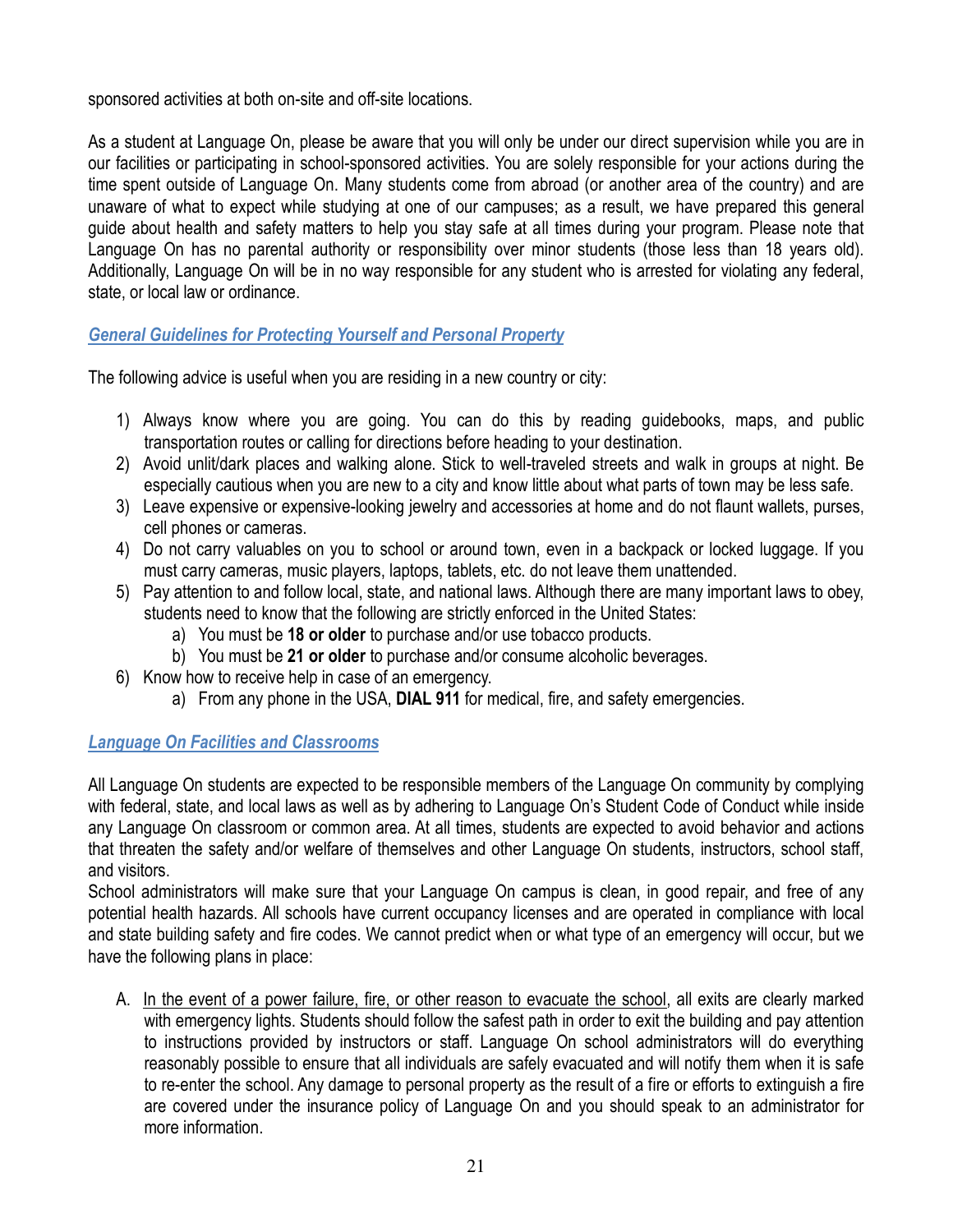- B. In the event of a medical emergency in the school, a Language On instructor or Language On administrator will assess the situation and contact local emergency medical services if necessary. Any student who is injured or falls seriously ill while in a Language On classroom or common area is fully responsible for any resulting medical expenses and will not hold Language On liable for any actions taken to provide access to emergency medical care.
- C. In the event of a situation that threatens the safety and welfare of individuals on Language On premises (examples: ceiling collapse, natural disaster, or physical violence, etc.), although this is very unlikely, all students, instructors, and school staff should do whatever they find reasonable to secure their own safety. Administrators will do their best to control the situation and contact local authorities for help if necessary.

## <span id="page-21-0"></span>*Language On Sponsored Activities and Field Trips*

Although Language On will do everything that is reasonably possible to keep students safe during school sponsored activities, field trips, and excursions, the individual participant agrees to participate voluntarily and assumes all risks associated with the activity. Therefore, before participation in any Language On sponsored activity, you must sign a liability waiver. The waiver of liability includes all activities with at least one Language On instructor or administrator and one Language On student. If you are not at least 18 years old, you must have a legal guardian sign the liability waiver for you before you will be allowed to participate in these activities.

There are three kinds of school-sponsored activities and field trips:

- $\triangleright$  Complimentary (no additional fees or costs to participate)
- ➢ Fee Free (no additional fees to participate, but individual activity related expenses may be incurred such as food, drinks, transportation, etc.)
- ➢ Fee Required (payment of a fee in advance is required to participate, and individual activity related expenses may be incurred such as food, drinks, transportation, etc.)

Please be sure to check the school's information board for additional information about available activities and associated fees and costs or speak with a school administrator.

While participating in school sponsored activities, each student is responsible for:

- 1) Following the safety instructions of the activity/field trip leader(s).
- 2) Following posted rules and regulations of the activity/field trip destination.
- 3) Acting in a manner that is safe for yourself and your co-participants.
- 4) Informing the activity/field trip leader(s) of any personal dietary needs, health risks, or physical disabilities that may limit your full participation or affect the health and safety of your co-participants.

## <span id="page-21-1"></span>**IMPORTANT IMMIGRATION REGULATIONS FOR F-1 VISA STUDENTS**

Students enrolled in the English Unlimited Program Intensive Course on an F-1 (student) visa must be aware of and carefully follow certain United States immigration regulations that pertain to them. F-1 students must maintain their F-1 (student) nonimmigrant status at all times while enrolled in the program. Language On is legally required to terminate the SEVIS (immigration) records of F-1 students who fail to maintain status. F-1 students whose SEVIS records have been terminated for failure to maintain status must transfer out to another SEVP-certified school or leave the United States immediately. Failure to comply with this requirement can have very serious negative consequences. Language On will never terminate an F-1 student's SEVIS record without notifying the student in writing.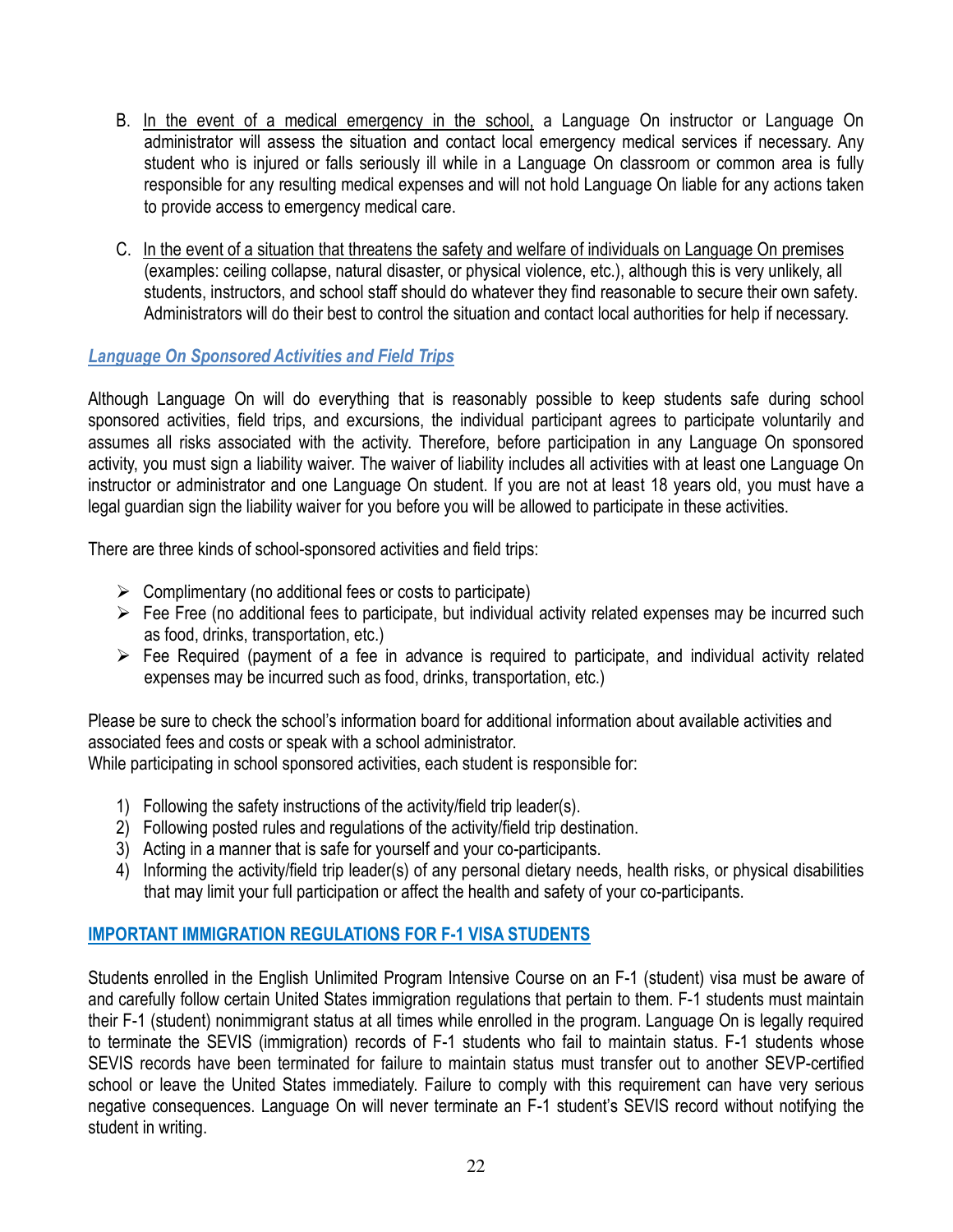Please remember that as an F-1 student:

- 1. You must maintain full-time status in the English Unlimited program unless you have received an authorized reduced course load (RCL) from a Language On Designated School Official (DSO) due to a medical condition diagnosed by a licensed health care provider. In order to maintain full-time status, you must come to class regularly. F-1 students who incur an excessive number of unexcused absences will be expelled from the school and have their SEVIS records terminated for an unauthorized drop below fulltime status (please see the *Student Attendance Policy* above for completed details). If you believe you have a medical condition that prevents you from coming to class every day, please schedule an advising session with a Language On advisor as soon as possible.
- 2. You may not withdraw from (leave) the program without first notifying the school director. If you withdraw from or abandon the program without first notifying your school director, you will be out of status and Language On must terminate your SEVIS record for an unauthorized withdrawal. If you withdraw from the program after having notified your school director, you must leave the United States or transfer to another SEVP-certified institution within 15 days of the date you withdrew from (left) the program.
- 3. You must obey all federal, state and local laws. Remember that in the United States, persons under the age of 21 may not drink alcoholic beverages and persons under the age of 18 may not purchase, possess or use tobacco products. In addition, F-1 students must obtain a state driver's license in order to lawfully operate a motor vehicle. If you wish to obtain a driver's license, please schedule a personal advising session with a Language On advisor for assistance with the licensing process.
- 4. You may not engage in study, even if it is part-time or recreational study, at another SEVP-certified institution. If you wish to study at another SEVP-certified institution, you must transfer out to that school. If you would like to study at a different school, please schedule an academic advising session with a Language On advisor for counseling and assistance with the transfer process.
- 5. If you move to a new address, you must notify your school director or assistant director right away. Language On is required to keep both your physical and mailing addresses current in the SEVIS database. Under federal immigration regulations, you must inform a school official within ten (10) days of any change in your residence or mailing address.
- 6. You must meet your financial obligations to Language On. If you are on a payment plan, you must make your payments on time. If you are experiencing financial difficulties that prevent you from making your monthly payments on time, it is extremely important for you to speak with your school director immediately.
- 7. Upon the completion of your program, you must leave the United States or transfer to another SEVPcertified institution within 60 days of your program end date. You can find your program end date on your most recent Form I-20. If you are not sure of your program end date, please be sure to ask your school director or assistant director.
- 8. If you wish to extend your English program with Language On, you must inform your school director or assistant director at least one week before your scheduled end date. Your school director or assistant director will let you know if you are eligible to extend your program and if so, what steps you must complete.